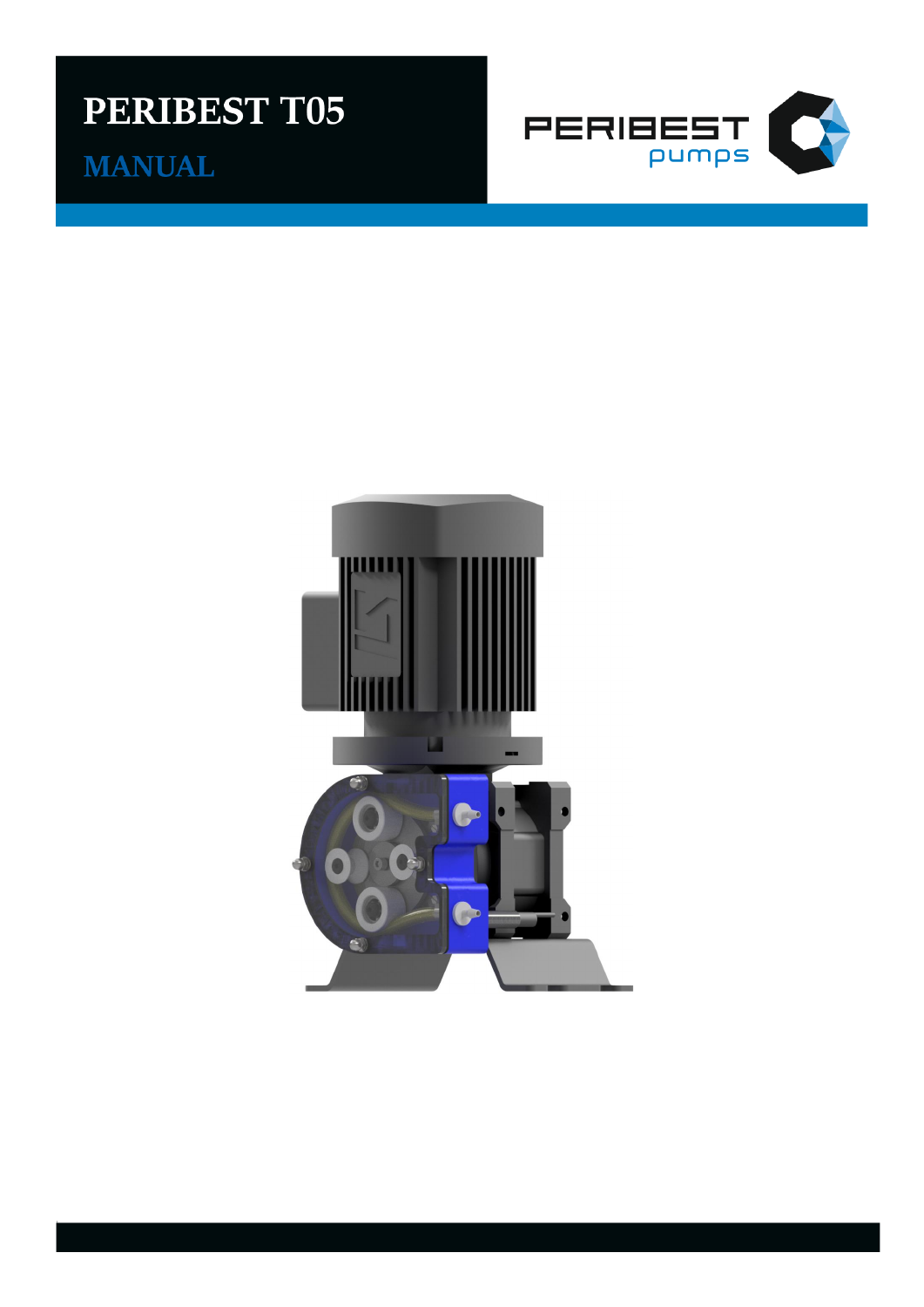

# <span id="page-1-0"></span>Disclaimer

All rights reserved.

The information provided herein may not be reproduced and/or published in any form, by print, photoprint, microfilm or any other means whatsoever (electronically or mechanically) without the prior written authorisation of PeriBest Pumps S.L.

The information provided can be changed without prior notification. PeriBest Pumps S.L. or one of its representatives cannot be held liable for possible damage resulting from use of this manual. This is an extensive limitation of the liability which applies to all damage, inclusive of (without limitation) compensating, direct, indirect or consequential damage, loss of data, income or profit, loss or damage to possessions and claims of third parties.

PeriBest Pumps S.L. provides the information in this manual "as is" and does not take any responsibility and does not give any guarantee on this manual or its content.

PeriBest Pumps S.L. rejects all responsibilities and guarantees. Furthermore, does not take responsibility for and does not guarantee that the information in this manual is accurate, complete or up to date.

Names, trade names, brands, etc. used by PeriBest Pumps S.L. may not, as per the legislation concerning the protection of trade names, be considered as available.

These operating instructions do not take in consideration local regulations; the operator must ensure that such regulations are strictly observed by all, including the personnel called in for installation.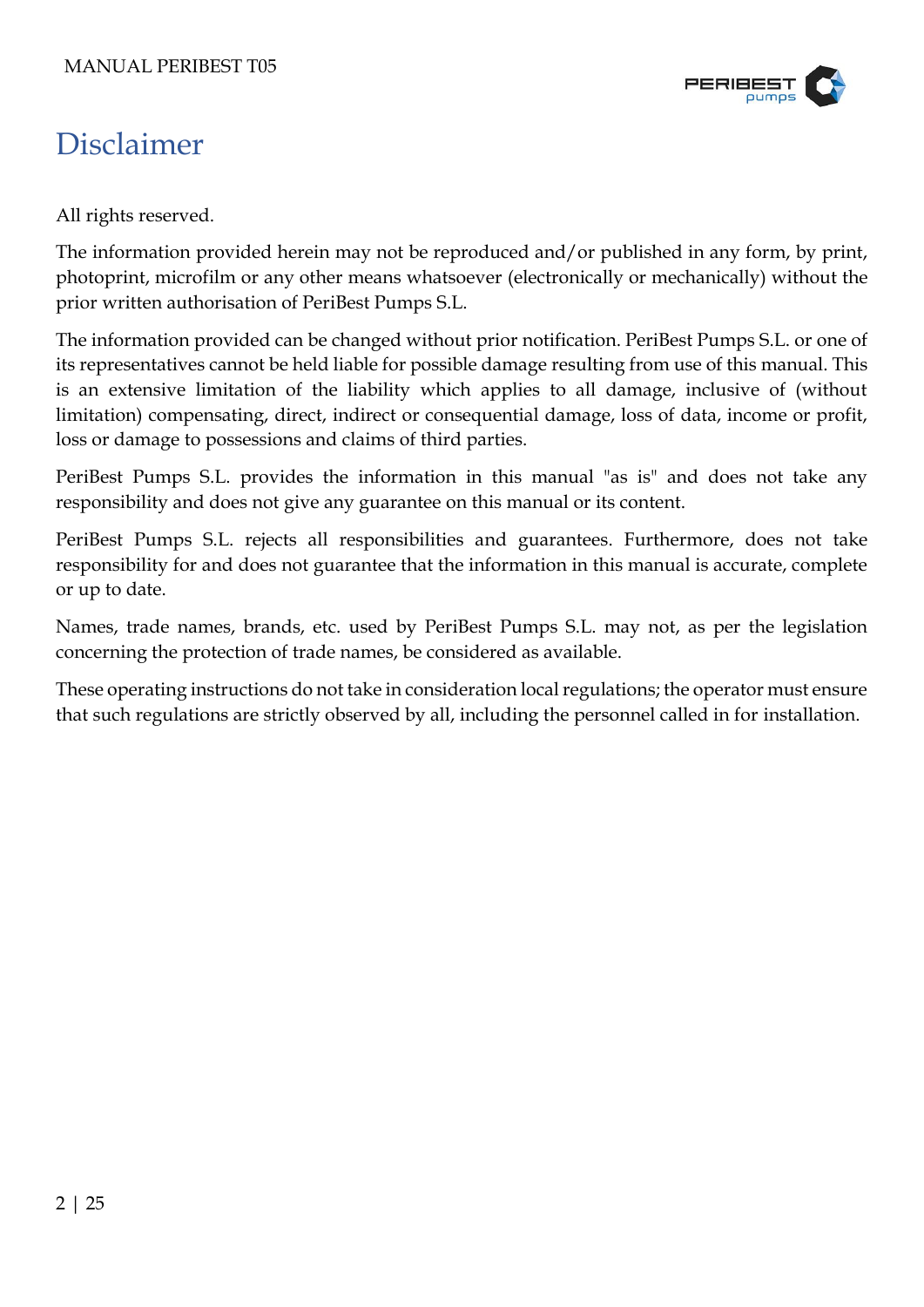#### MANUAL PERIBEST T05



# <span id="page-2-0"></span>Contents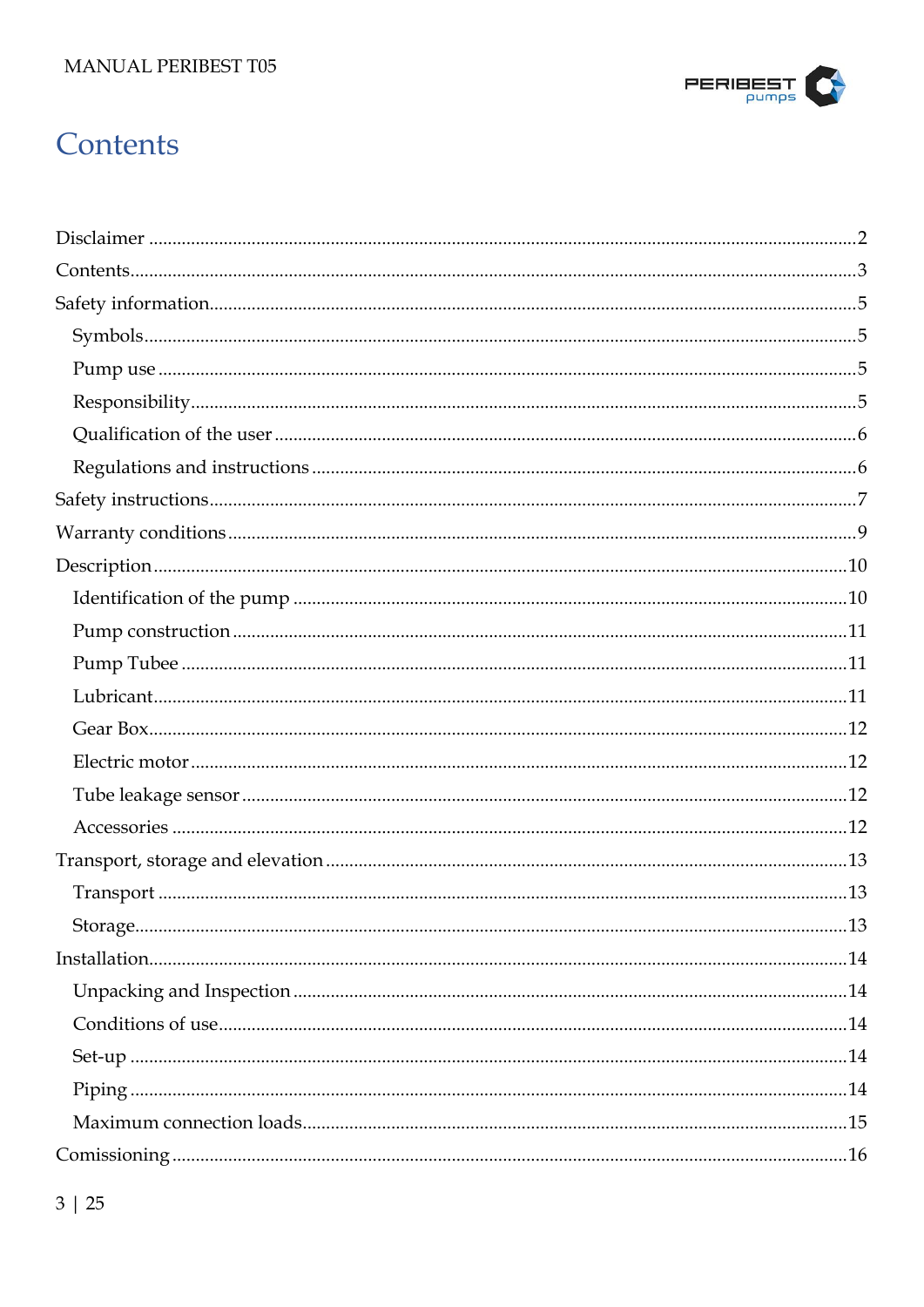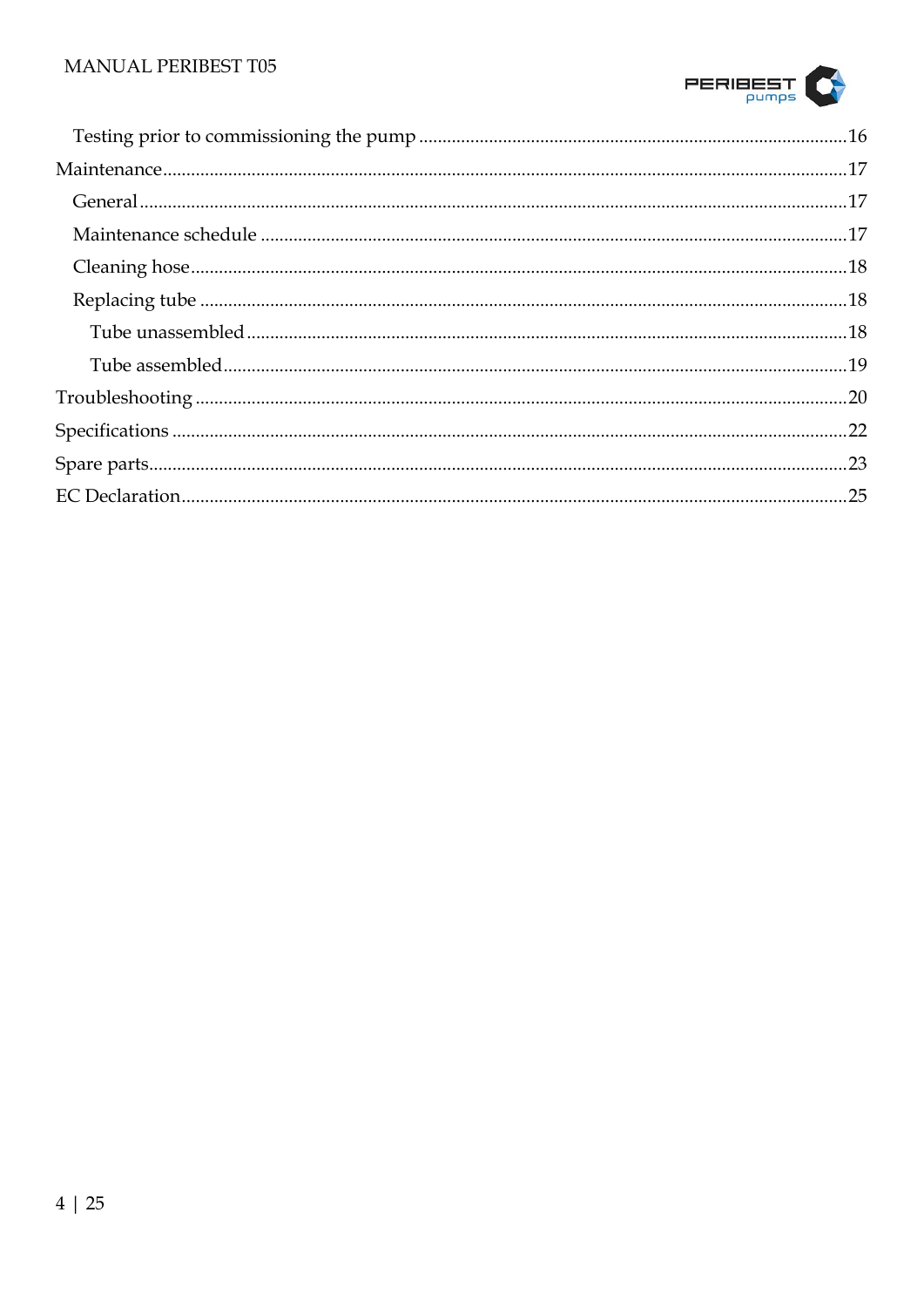

# <span id="page-4-0"></span>Safety information

## <span id="page-4-1"></span>Symbols

In this manual the following symbols are used:

| <b>WARNING</b><br>Procedures which, if not carried out with the necessary<br>care, may result in serious damage to the hose pump or in<br>serious bodily harm. |
|----------------------------------------------------------------------------------------------------------------------------------------------------------------|
|                                                                                                                                                                |

|                | <b>CAUTION</b>                                           |
|----------------|----------------------------------------------------------|
| <b>CAUTION</b> | Procedures which, if not carried out with the necessary  |
|                | care, may result in serious damage to the hose pump, the |
|                | surrounding area or the environment.                     |

| Remarks, suggestions and advice. |
|----------------------------------|
|                                  |
|                                  |

## <span id="page-4-2"></span>Pump use

The hose pump is exclusively designed for pumping suitable products. Every other or further use is not in conformance with the intended use.

The "Intended use" as laid down in EN-ISO-12100 is "... the use for which the technical product is intended in accordance with the specifications of the manufacturer, inclusive of his indications in the sales brochure". In case of doubt it is the use which appears to be its intended use judging from the construction, execution and function of the product. Observing the instructions in the user's documentation also belongs to intended use.

Only use the pump in conformance with the intended use described above. The manufacturer cannot be held responsible for damage or harm resulting from use that is not in conformance with the intended use. If you want to change the application of your hose pump, contact your PeriBest representative first.

## <span id="page-4-3"></span>Responsibility

The manufacturer does not accept any responsibility for damage or harm caused by not (strictly) observing the safety regulations and instructions in this manual and the also supplied documentation, or by negligence during installation, use, maintenance and repair of the hose pumps mentioned on the front cover. Depending on the specific working conditions or accessories used, additional safety instructions can be required.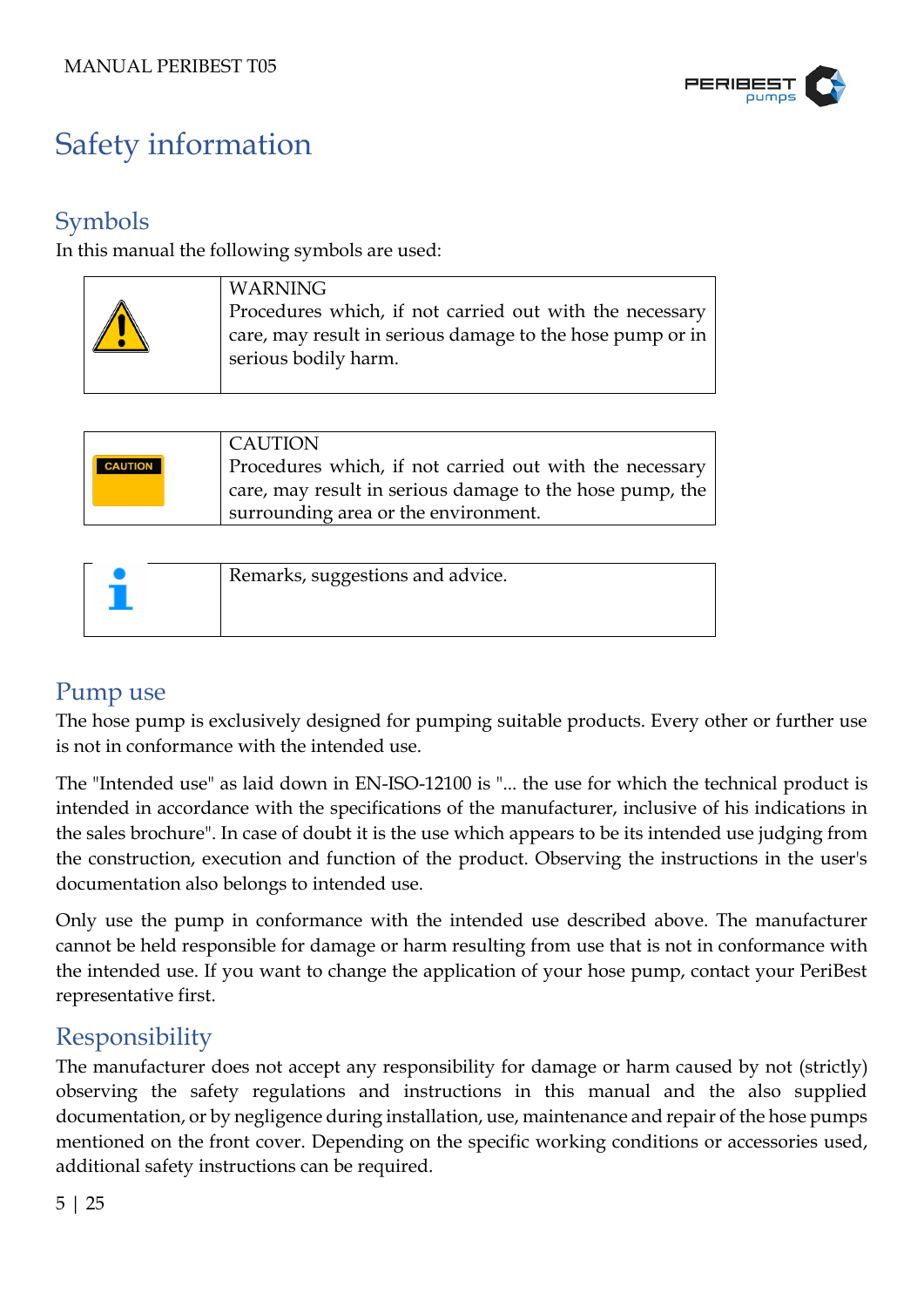

Immediately contact your PeriBest representative, if you noticed a potential danger while using your hose pump.



## <span id="page-5-0"></span>Qualification of the user

The installation use and maintenance of the hose pump should only be performed by well-trained and qualified users. Temporary staff and persons in training may use the hose pump only under the supervision and responsibility of trained and qualified users.

### <span id="page-5-1"></span>Regulations and instructions

- Everyone who works with the hose pump must be aware of the contents of this manual and observe the instructions with great care.
- Never change the order of the actions to be carried out.
- Always store the manual near the hose pump.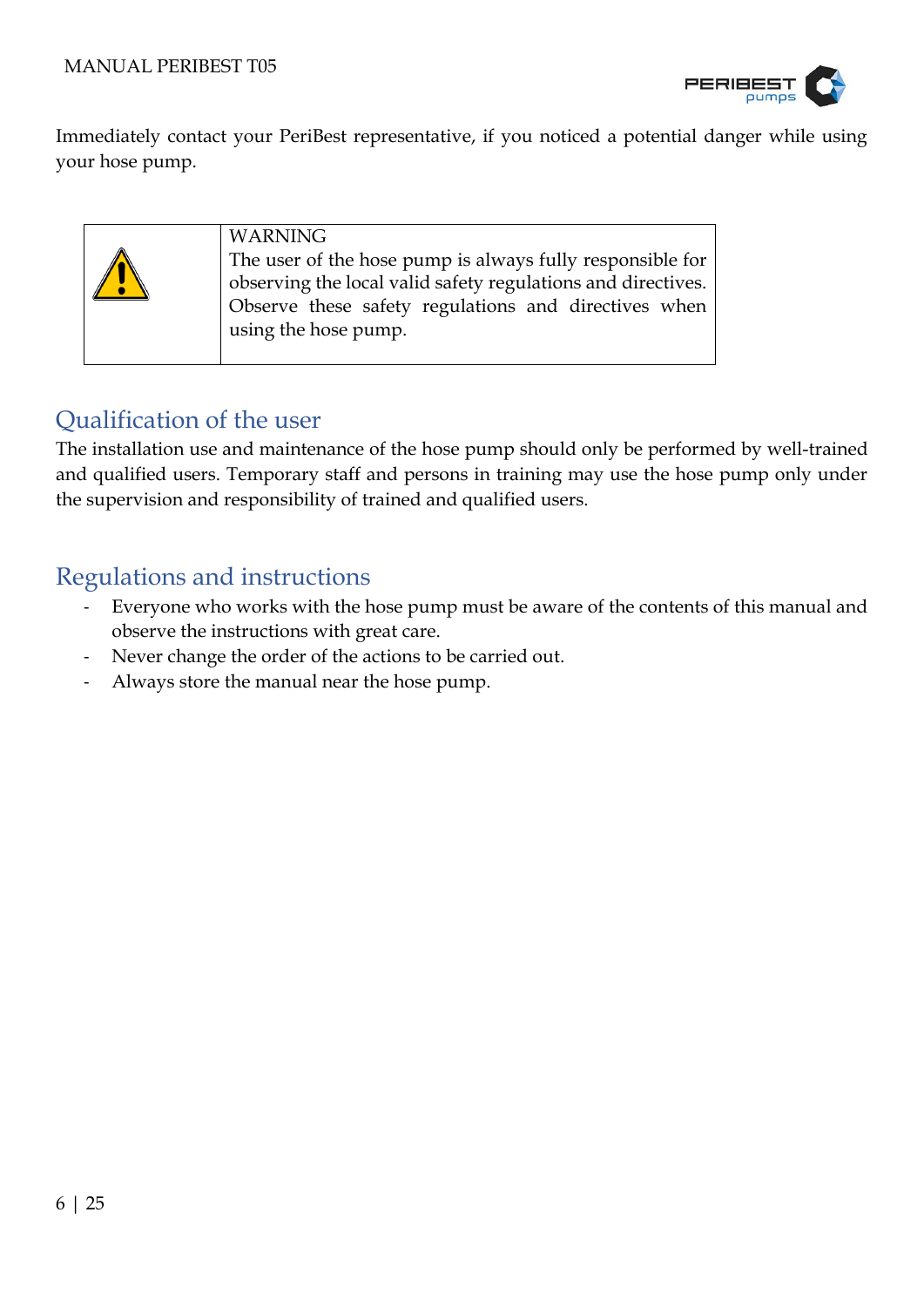

# <span id="page-6-0"></span>Safety instructions



#### **Live parts**

· The device must be disconnected from the power supply before it is opened

· Isolate damaged faulty or manipulated devices from the mains in order to de-energise.



#### **Emergency stop switch**

An emergency stop switch is to be connected for the entire plant. This should enable the entire plant to be shut down in the event of an emergency in such a way that the overall plant can be brought into a safe condition.



Ensure that there can be no unauthorized access to the unit.



#### **Hazardous media/contamination of persons and equipment**

· Ensure that the pump hoses are resistant against the media being conveyed

· Always observe the safety data sheets for the media to be conveyed. The system operator must ensure that these safety data sheets are available and that they are kept up-to-date.

· The safety data sheets for the media being conveyed are always decisive for initiating countermeasures in the event of leakage to the media being conveyed.

· Observe the general restrictions in relation to viscosity limits, chemical resistance and density.

· Always switch the pump off before exchanging the pump hose

· In case of corrosive liquids or high temperature liquids, is necessary to control the leakage using hose leakage sensor or other external devices.

### **CAUTION**

#### **Correct and proper use**

· The unit is not intended to convey or regulate gases or solid media · Do not exceed the rated pressure, speed or temperature for the

pump

· The unit may only be used in accordance with the technical data and specifications provided in these operating instructions and in the operating instructions for the individual components

· The system is not designed for use in areas of risk from explosion

· Only switch the pump on if it has been properly fastened to the floor

· Only switch the pump on if it the front cover has been attached.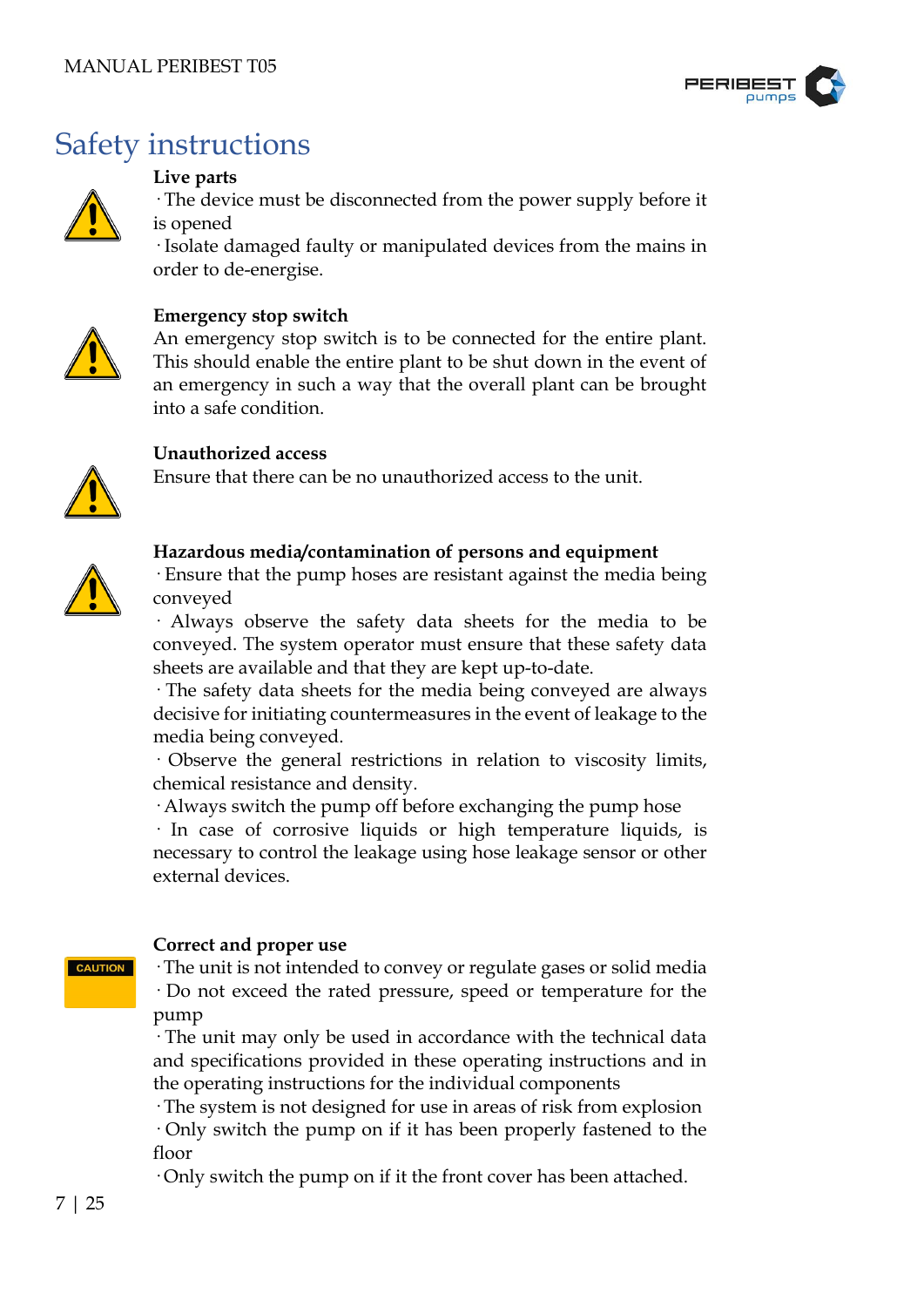

· Do not carry out any maintenance operations or dismantle the pump without first making sure that the pipes are not under pressure and are empty or isolated.

· As the peristaltic pump is volumetric and its functioning is positive displacement, it is necessary to prevent a possible overload of pressure, due to for example, the accidental closure of a valve. For this reason it is advisable to fit a safety device such as: a safety valve, pressure limiter, etc.

#### **Operational lifetime of the pump tubes**

**CAUTION** 

The operational lifetime of the pump tubes cannot be precisely specified. For this reason, the possibility of fracture and consequential leakage of liquids must be accounted for. If the tube leakage sensor is connected, then the pump can be stopped and / or an electrical valve can be actuated.

In addition, as the tube has an indeterminate life and due to the possibility of its breakage or deterioration, the user is responsible for the prevention of a possible (although most unlikely) incorporation of particles form the hose into the product being pumped. This can be achieved e.g. by means of filtration, a tube rupture alarm or other means suitable for the respective process

#### **CIP cleaning**

In the event of CIP cleaning, it is necessary to obtain information from the manufacturer about correct installation of the pump as well as regarding the compatibility of the cleaning agents with the pump hoses and the hydraulic connections.

Cleaning should be undertaken at the recommended maximum temperature.

#### **Direction of rotation/flow direction**

The pump's direction of rotation in relation to the desired flow direction must be checked prior to every start.



#### **Disconnect the pump from the mains**

You may only carry out work on the pump after it has previously been switched off and disconnected from the mains.



#### **Environmental influences** · The device is not suitable for outdoor operation

· Take suitable measures to protect the device from environmental influences such as UV rays, moisture, frost, etc.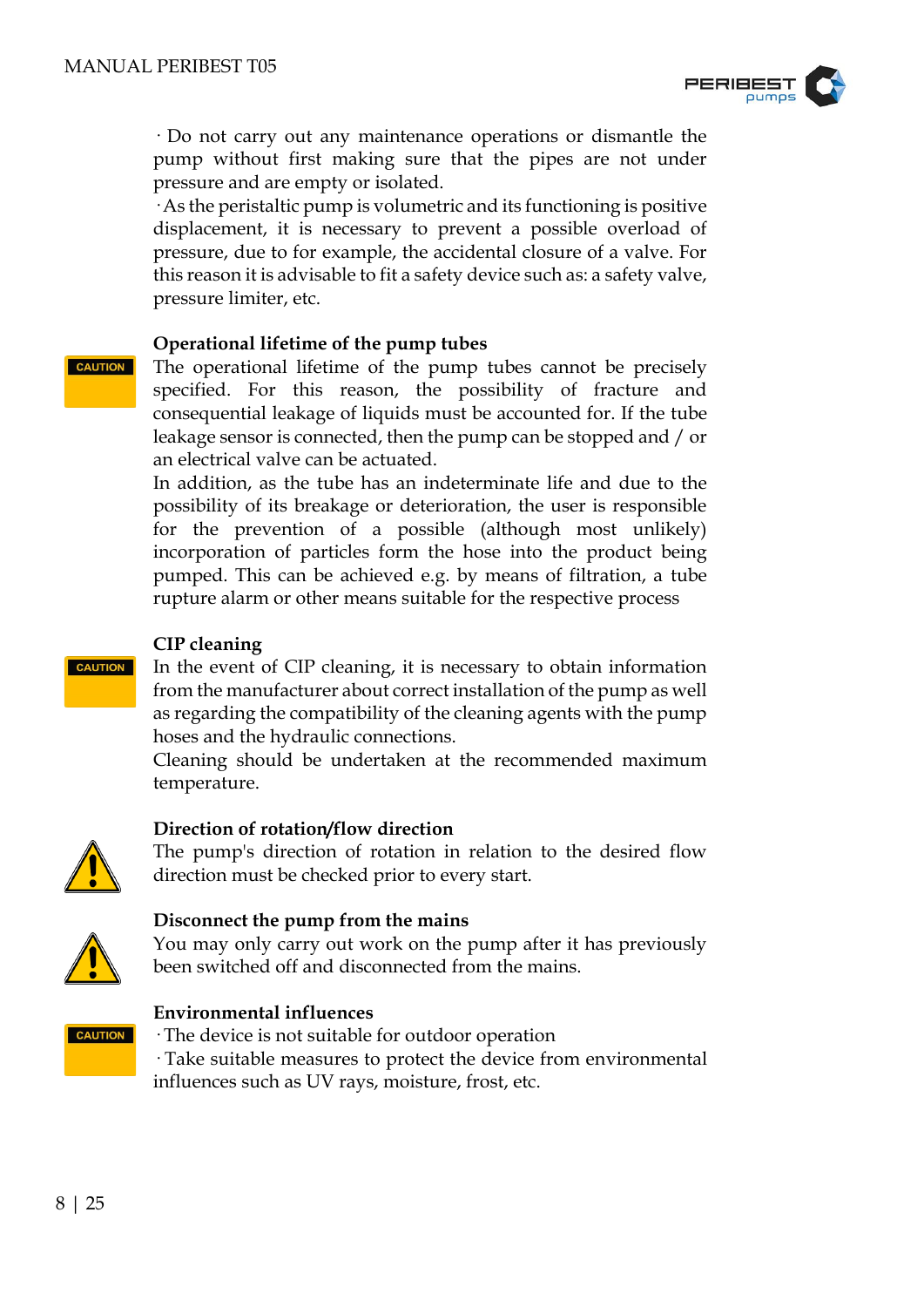

# <span id="page-8-0"></span>Warranty conditions

The manufacturer offers a two-year warranty on all parts of the hose pump. This means that all parts will be repaired or replaced free of charge, with the exception of consumables, such as pump hoses, rollers, ball bearings, and seals, or parts which have been misused or have been intentionally damaged.

If parts are used that are not PeriBest Pumps S.L. (hereafter called PeriBest) parts, every warranty becomes void.

Damaged parts which are covered by the applicable warranty conditions can be returned to the manufacturer. The parts must be accompanied by a fully filled in and signed safety form. The safety form must be applied to the outside of the shipping carton. Parts which have been contaminated or which have been corroded by chemicals or other substances which can pose a health risk, must be cleaned before they are returned to the manufacturer. Furthermore, it should be indicated on the safety form which specific cleaning procedure has been followed, and it should be indicated that the equipment has been decontaminated. The safety form is required at all items, even if the parts have not been used.

Warranties purporting to be on behalf of PeriBest, made by any person, including representatives of PeriBest, its subsidiaries, or its distributors, which do not accord with the terms of this warranty shall not be binding upon PeriBest unless expressly approved in writing by a Director or Manager of PeriBest.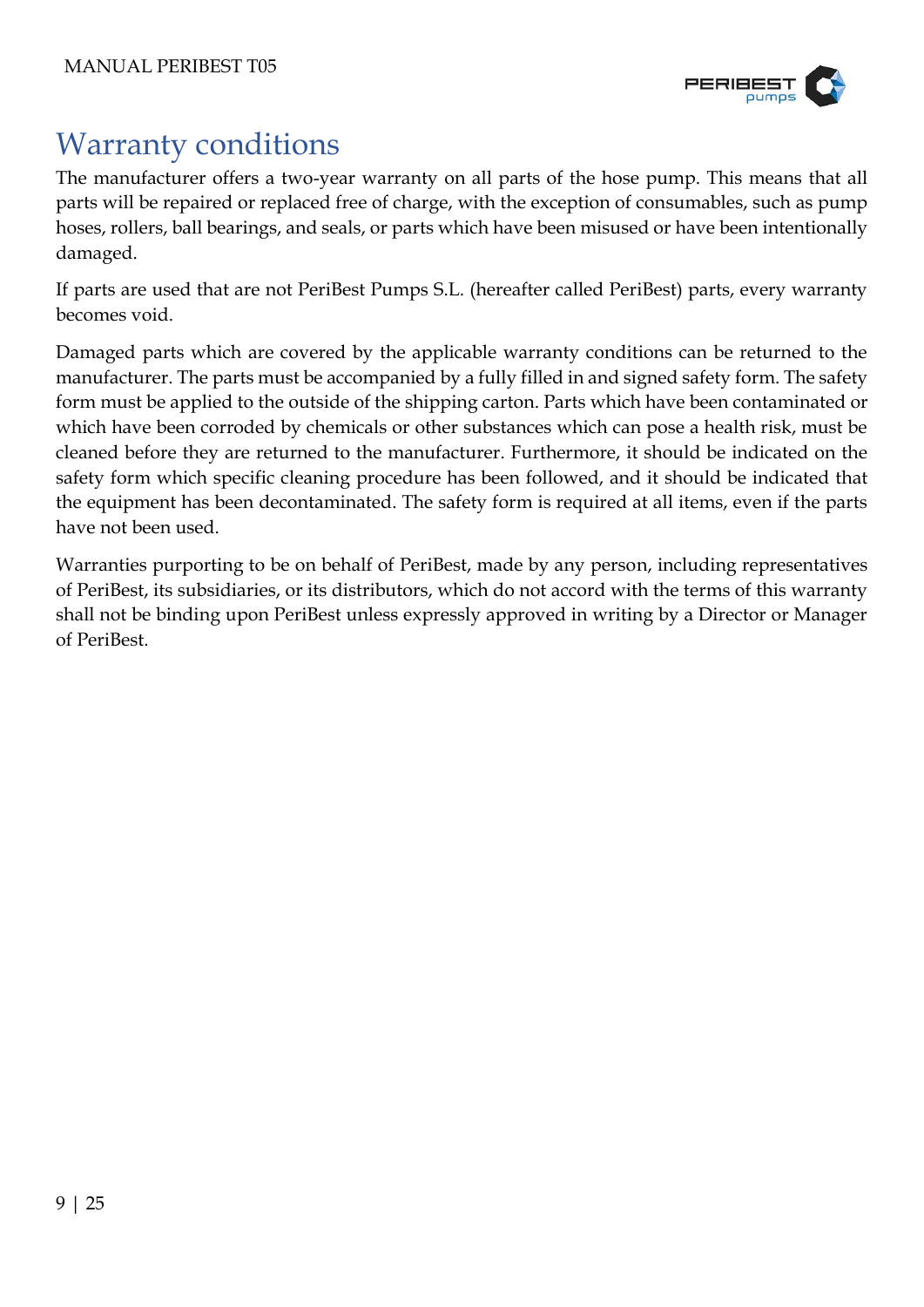

# <span id="page-9-0"></span>Description

## <span id="page-9-1"></span>Identification of the pump

PeriBest pumps are identifiable by a smart NFC label located on top of the pump. On the label you can find the serial number, and a NFC device and QR code, that allow to acces to all information about the pump trough a mobile device.



The gear box and motor includes their own plate with identification number.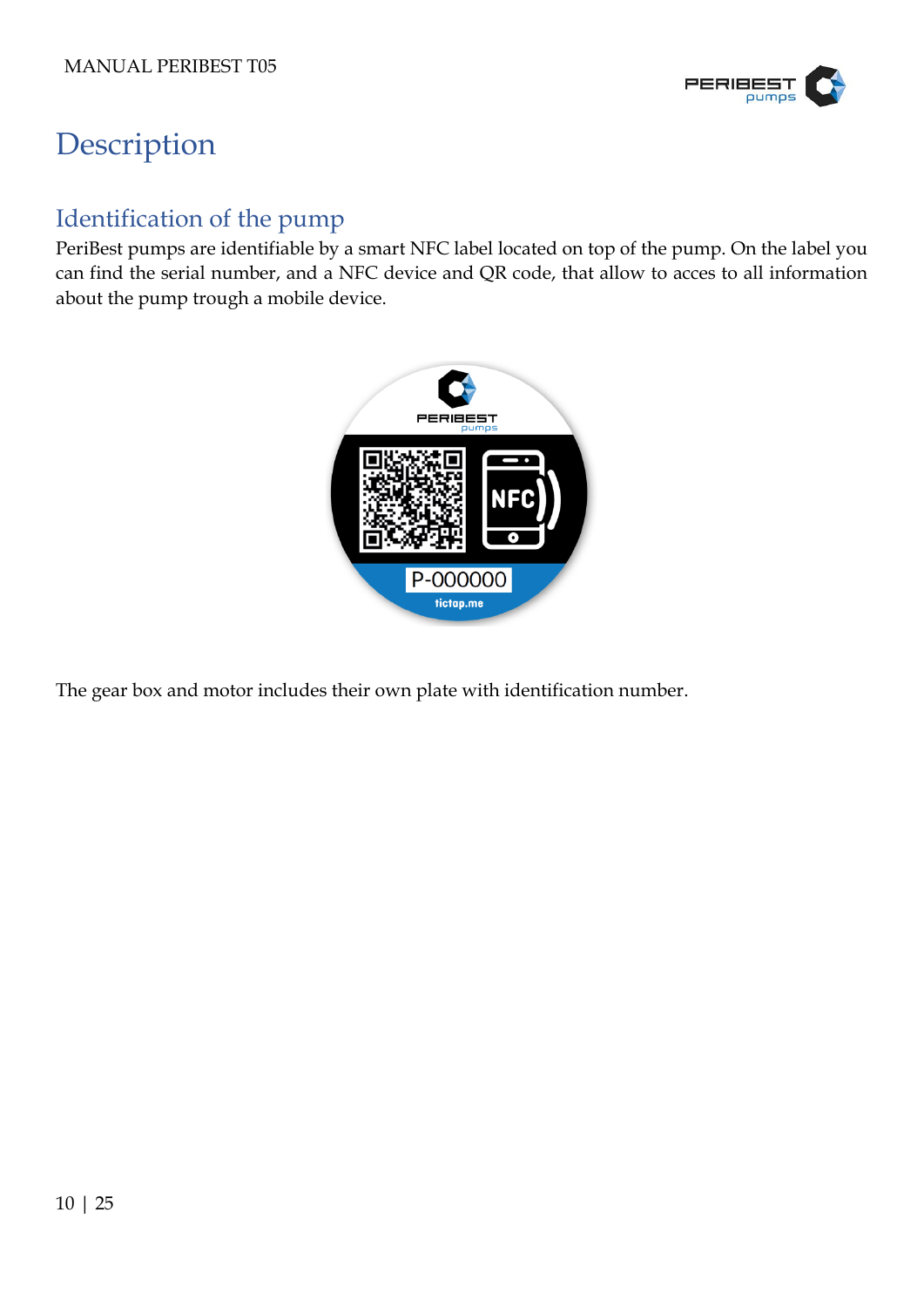

### <span id="page-10-0"></span>Pump construction



## <span id="page-10-1"></span>Pump Tubee

The pump tube material should be chemically resistant with the product to be pumped. Dependent on the specific requirements of your application a corresponding pump tube must be selected. For each pump model various tubes types are available. The material of the pump tube determines the hose type.

| Tube type  | <b>Material</b>              | Colour            | <b>Max. Pressure</b> |
|------------|------------------------------|-------------------|----------------------|
| <b>PVC</b> | <b>PVC</b> Modified          | Yellow translucid | 4 bar                |
| <b>TP</b>  | Thermoplastic FDA            | Cream             | 4 bar                |
| SI         | <b>Industrial Santoprene</b> | Black             | 2 bar                |

## <span id="page-10-2"></span>Lubricant

A small quantity of silicone grease fitted inside the pump casing is used as tube lubricant. Pump rollers don't generate friction, so there's no need of use big quantity of lubricant.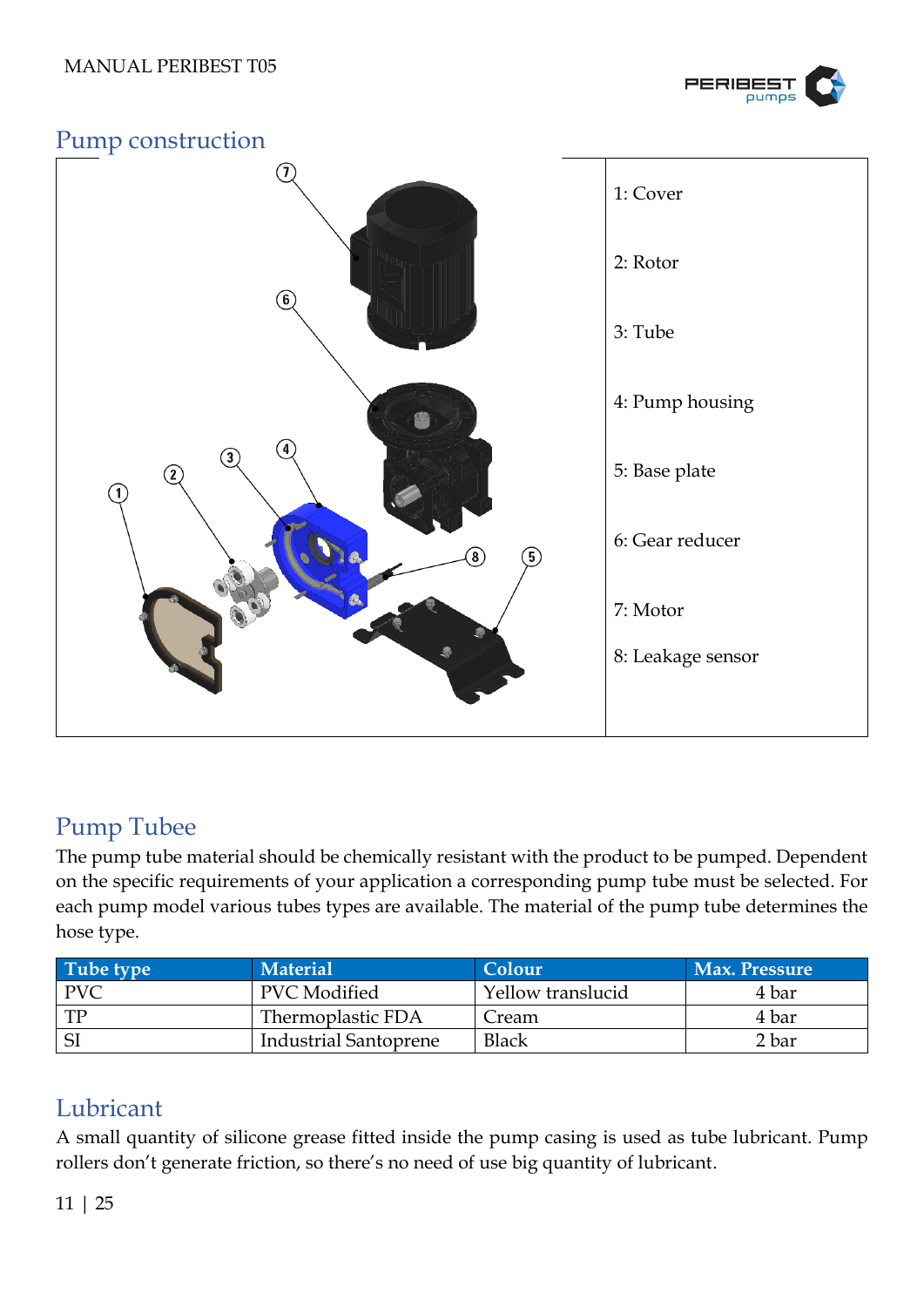

The quantity needed is 10 gr.

To get optimum tube life is strongly recommended to re-grease the tube with small quantity of Grease every 250 working hours.

### <span id="page-11-0"></span>Gear Box

The pump models I12, I17 and I21, uses worm gear reducer. The lubrication of these gear reducers is for life and are totally free of maintenance.

### <span id="page-11-1"></span>Electric motor

The motors supplied are standard IEC motors with B5 flange.

### <span id="page-11-2"></span>Tube leakage sensor

Pump T05 includes a tube leakage sensor to protect internal components and avoid leaks and overpressure inside pump casing, that detect a level increase.

It is needed to connect the sensor to main electrical installation before starting the pump to avoid potential damages when the tube becomes broken.

The type of sensor is capacitive sensor. Main electrical characteristics of the sensor are:

- Voltage: 6-36VCC
- Max. Amp: 200 mA
- PNP
- Normally open

Wiring connection:

- +VCC: Wire brown
- 0: Wire blue
- Signal: Wire black

### <span id="page-11-3"></span>**Accessories**

The following accessories are available for each pump:

- Pulsation dampers
- Revolution counter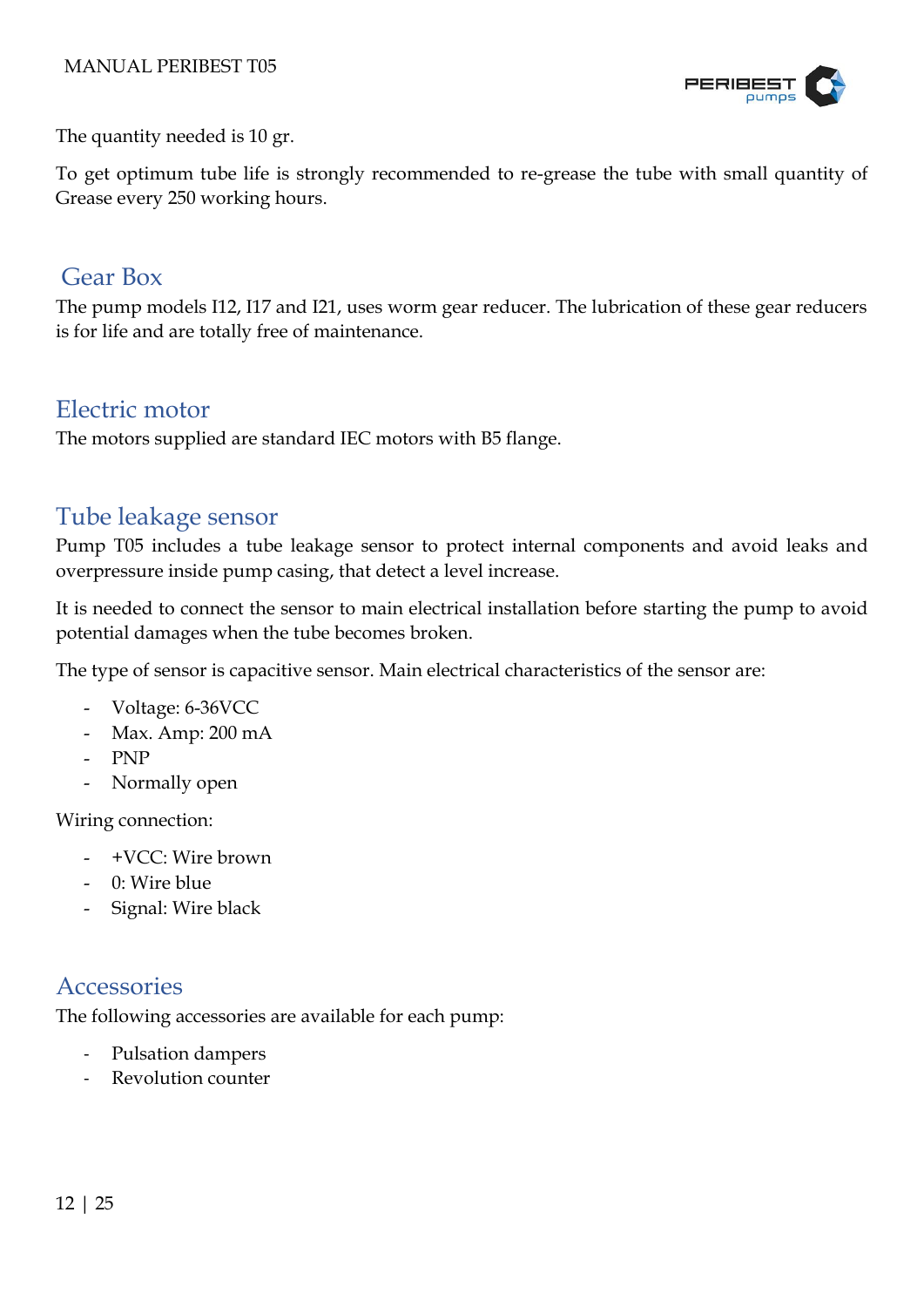

# <span id="page-12-0"></span>Transport, storage and elevation

## <span id="page-12-1"></span>Transport

The pump is protected by a wooden box. All packing materials are recyclable.

The pump may be transported on storage position with one roller unassembled. Check before operate the pump.

### <span id="page-12-2"></span>**Storage**

The pump should be in a resting position. (One roller is unassembled, and the hose should not be compressed).

Avoid areas open to harsh weather or excessive humidity.

For storage periods of longer than 60 days, protect the coupling surfaces (clamps, reducers, motors) with adequate anti-oxidant products.

Spare hoses should be stored in a dry place away from direct light.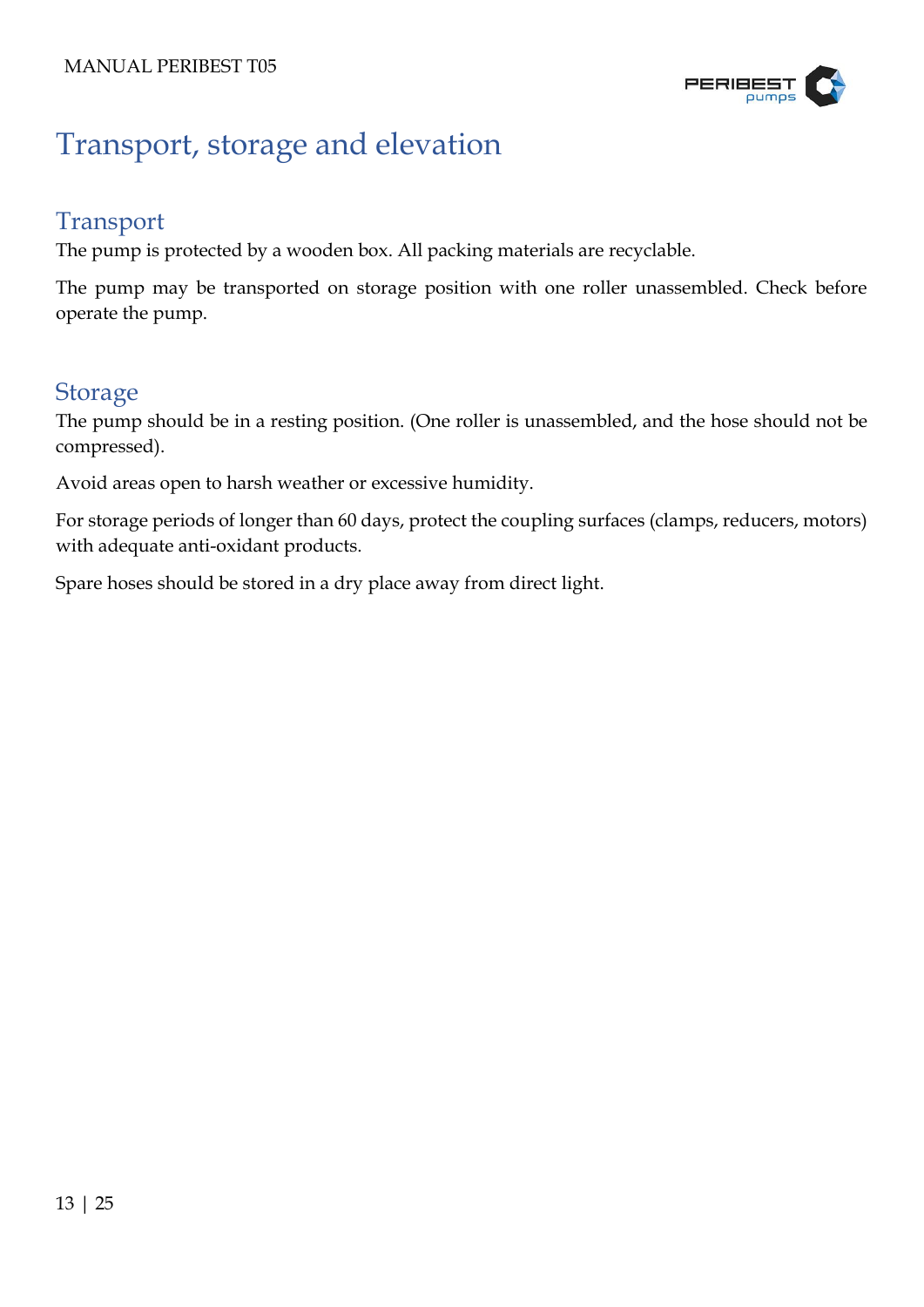

# <span id="page-13-0"></span>Installation

## <span id="page-13-1"></span>Unpacking and Inspection

When unpacking carefully follow the instructions as given on the packaging or on the hose pump.

Check that your delivery is correct and check it for any transport damage. Report any damage immediately to your PeriBest representative.

### <span id="page-13-2"></span>Conditions of use

Make sure that the hose pump is in an area where the ambient temperature during operation is not lower than -20 °C and not higher than +45 °C.

## <span id="page-13-3"></span>Set-up

The pump materials and protective layers are suitable for indoor set-up and a protected outdoor set-up. Under certain conditions the pump is suitable for limited outdoor set-up or a salty or aggressive atmosphere. Consult your PeriBest representative for more information.

Make sure that the floor surface is horizontal and has a maximum slope of 5 mm per metre.

Make sure that there is sufficient room around the pump to carry out the necessary maintenance activities.

Make sure that the room is sufficiently ventilated, so that the heat developed by the pump and drive can be discharged. Keep some distance between the ventilation cover of the electric motor and wall to enable the supply of necessary cooling air.

### <span id="page-13-4"></span>Piping

When determining and connecting suction and discharge lines consider the following points:

- The bore size of the suction and discharge lines must be larger than the bore size of the pump hose. For more information consult your PeriBest representative.
- Limit the presence of sharp bends in the discharge line. Make sure that the radius of the bent discharge line is as large as possible. It is recommended to use Y-connections instead of Tconnections.
- It is recommended to use flexible hose in the suction or discharge line.
- Keep the delivery and suction lines as short and direct as possible.
- Select the correct mounting material for flexible hoses and make sure that the installation is suited for the design pressure of the system.
- Prevent any possibilities of exceeding the maximum working pressure of the hose pump.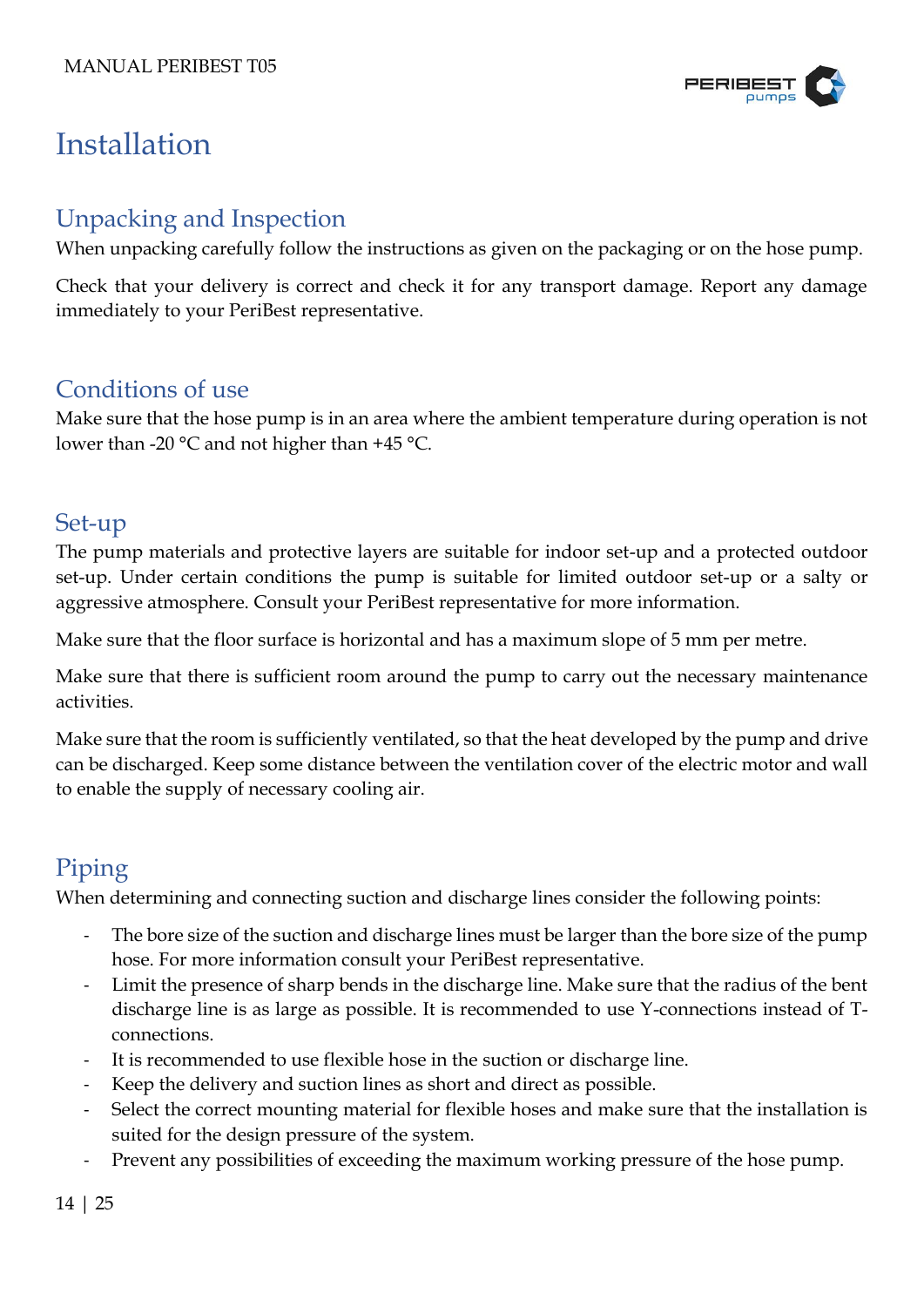

#### OVERPRESSURE

Consider the maximum permissible working pressure on the discharge Side. **CAUTION** Exceeding the maximum working pressure may lead to serious damage to the pump.

## <span id="page-14-0"></span>Maximum connection loads

Make sure that the maximum forces on the connections are not exceeded:

|    | <b>T05</b>        |
|----|-------------------|
| F1 | $200\,\mathrm{N}$ |
| F2 | 50 <sub>N</sub>   |
| F3 | 50 <sub>N</sub>   |

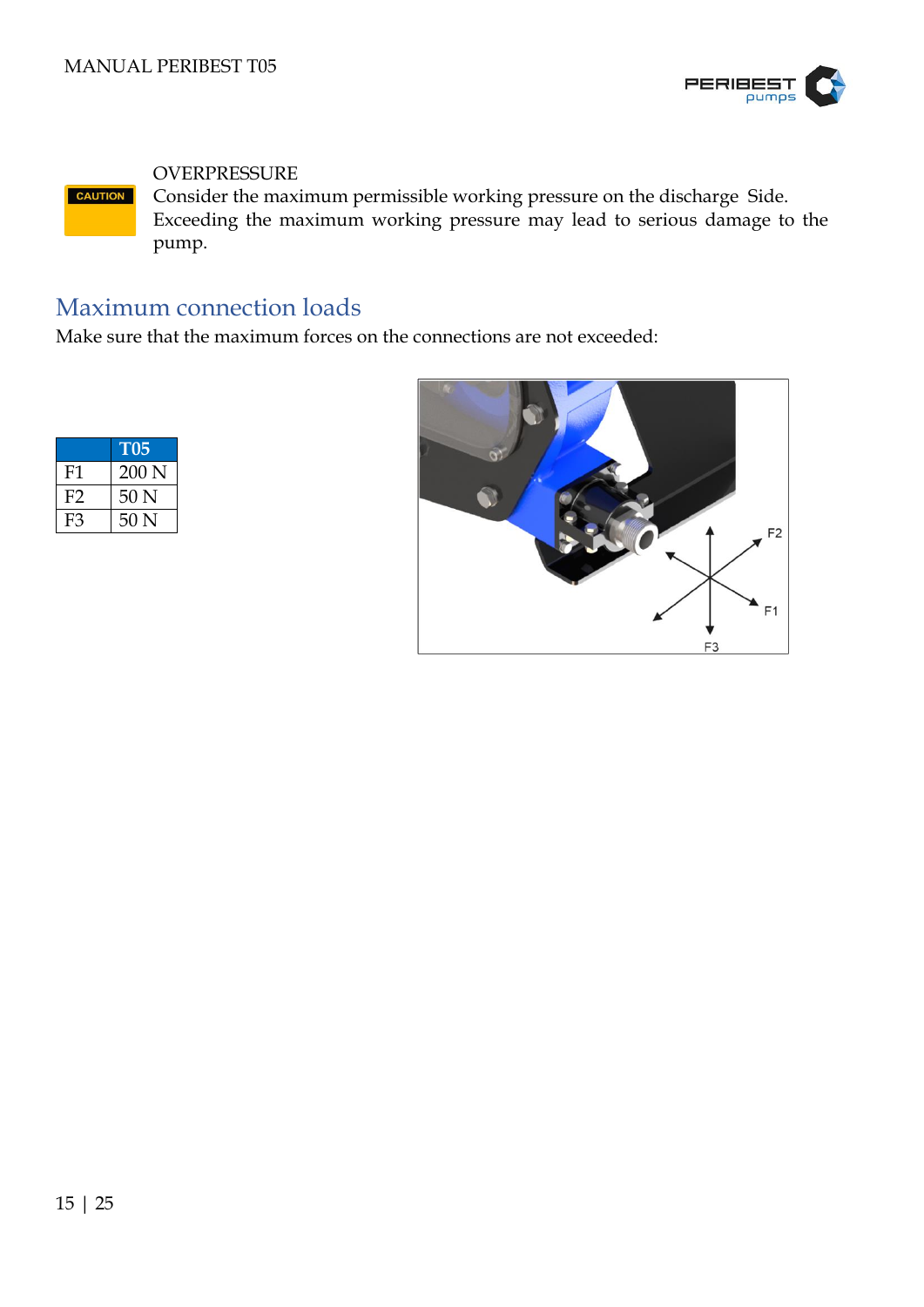

# <span id="page-15-0"></span>**Comissioning**

## <span id="page-15-1"></span>Testing prior to commissioning the pump

- Ensure that the pump has not been damaged during transportation or storage. Immediately report any damage to the supplier.
- Check that the mains voltage is suitable for the motor.
- Ensure that the hose is suitable for the fluid to be conveyed and that it is not damaged.
- Make sure that the temperature of the liquid does not exceed the recommended temperature range.
- Only switch the pump on if it the front cover has been properly attached.
- Check that the rollers are correctly fitted and fastened.
- Check that the pump and drive has the correct level of lubricant.
- Check that the thermal overload protection (not included in the delivery scope) corresponds to the value specified on the motor type plate.
- Check whether the direction of rotation is correctly adjusted.
- Check that the optional electrical components are connected and are working properly.
- Install a manometer in the pressure line if the back-pressure value is unknown.
- Check the operating instructions in order to ensure that the flow values, pressures and power consumption of the motor do not exceed the rated values.
- Install a pressure relief valve in the pressure line in order to protect the pump in the event that a valve is unintentionally closed off or the line is blocked in another way.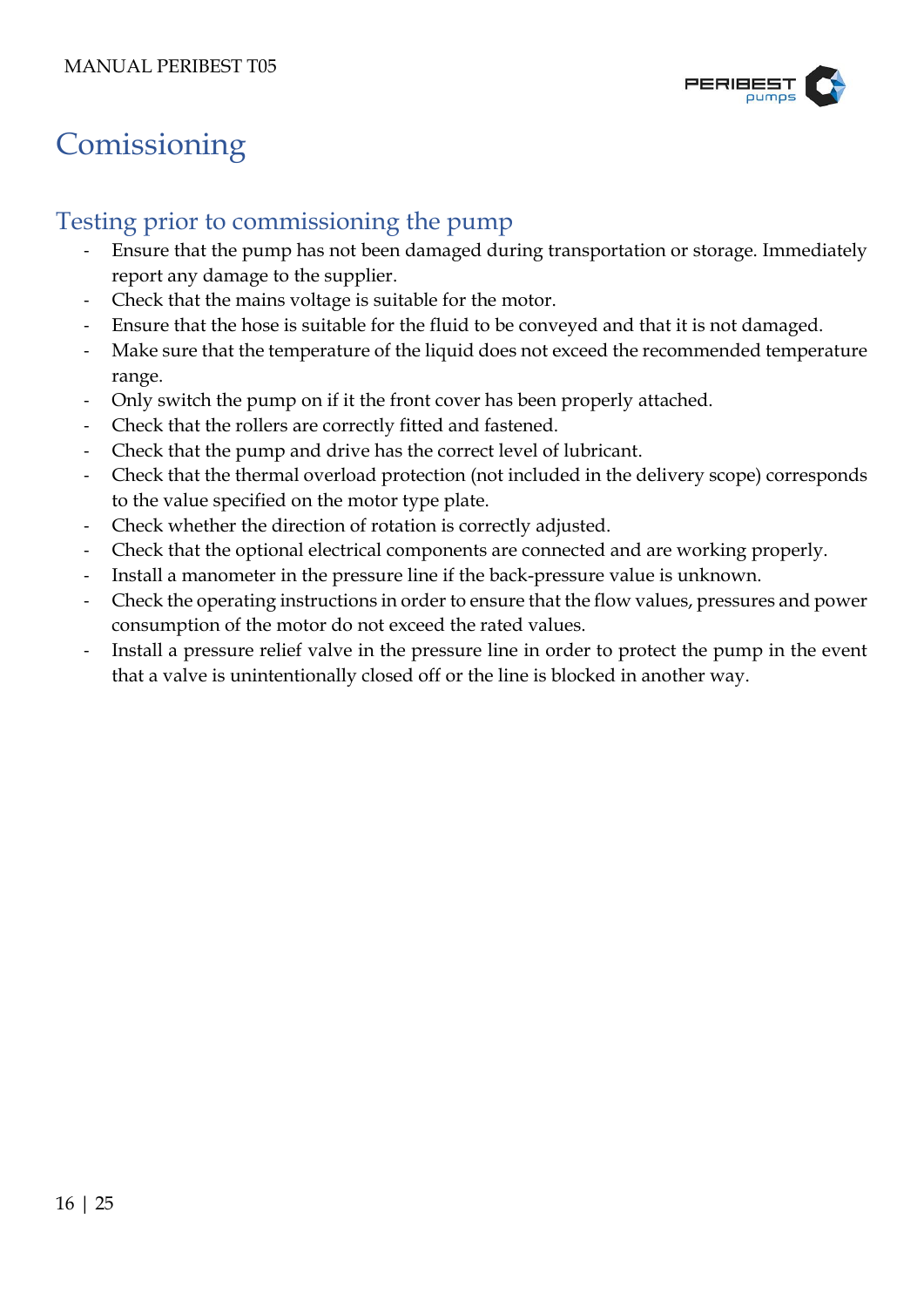

## <span id="page-16-0"></span>Maintenance

### <span id="page-16-1"></span>**General**



#### WARNING

Disconnect the pump from the mains.

You may only carry out work on the pump after it has previously been switched off and disconnected from the mains.

In case the motor is fitted with a frequency controller and has a single-phase power supply, wait two minutes to make sure that the capacitors have discharged.



#### WARNING

Use only original PeriBest parts when maintaining the pump. Peribest cannot correct operation and any consequential damage that occurs from the use of non-original PeriBest components.

### <span id="page-16-2"></span>Maintenance schedule

The following maintenance scheme shows the maintenance and periodic inspections that need to be carried out on the hose pump to guarantee an optimal safety, operation and life of the pump.

| Point          | <b>Action</b>                                                                                                       | Frequency                                                                    |
|----------------|---------------------------------------------------------------------------------------------------------------------|------------------------------------------------------------------------------|
| $\mathbf{1}$   | Check the lubricant level and re-grease                                                                             | Before start-up of the pump and every 250<br>working hours.                  |
| 2              | Check the pump head for any leakage of<br>lubricant around the cover, the flanges and<br>the rear of the pump head. | Before start-up of the pump and on a<br>scheduled interval during operation. |
| 3              | Check the gearbox on any leakage.                                                                                   | Before start-up of the pump and on a<br>scheduled interval during operation. |
| $\overline{4}$ | Check pump for deviating temperature or<br>strange noises.                                                          | On a scheduled interval during operation.                                    |
| 5              | pressing rollers<br>for<br>excessive<br>Check<br>damage.                                                            | When replacing the tube.                                                     |
| 6              | Internal cleaning of the hose.                                                                                      | Cleaning of the system or product change.                                    |
| 7              | Replacing tube.                                                                                                     | Preventive, this means after 75% of the life<br>of the first tube.           |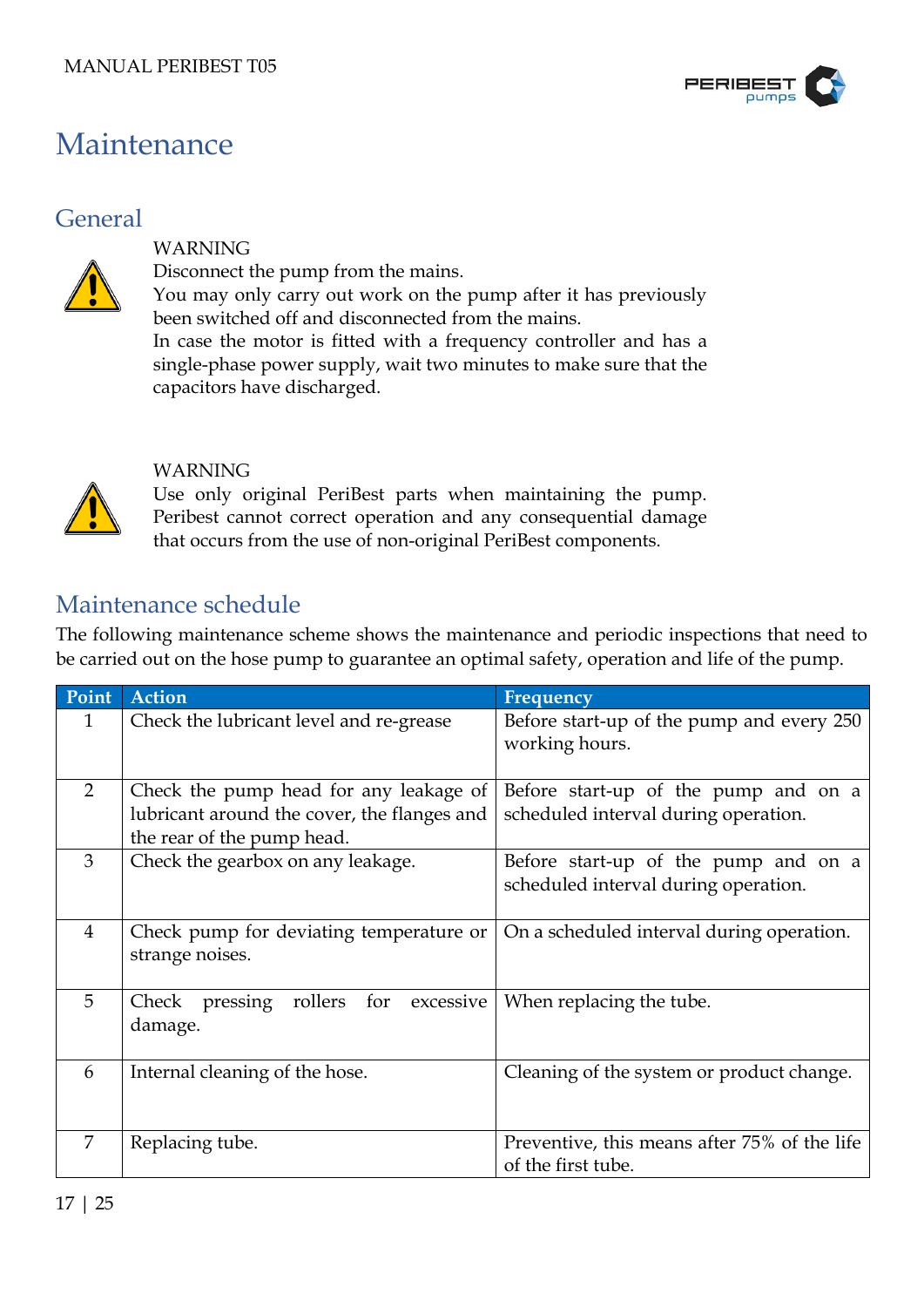

| 8  | Changing lubricant.         | After every tube replacement, adding |  |
|----|-----------------------------|--------------------------------------|--|
|    |                             | grease every 250 working hours.      |  |
| 9  | Replacing pressing rollers. | Wear on the running surface.         |  |
|    |                             |                                      |  |
|    |                             |                                      |  |
| 10 | Replacing bearings.         | If necessary.                        |  |
|    |                             |                                      |  |
|    |                             |                                      |  |

## <span id="page-17-0"></span>Cleaning hose

The inside of the pump hose can be easily cleaned by rinsing the pump with clean water. If a cleaning fluid is added to the water, check if the hose material is resistant to it. Also check if the pump hose can resist the cleaning temperature.

## <span id="page-17-1"></span>Replacing tube



#### <span id="page-17-2"></span>**Tube unassembled**

1. Close off all valves, in order to prevent leakage of the feed chemical

2. Remove front cover using a tray to collect any leaked media that can be inside the pump casing.

3. Pull out the tube towards the frontal part just in the roller guide area (part 1) until the tube became out of the roller guide.

4. Turn the pump rotor 90º. The guide will take out the tube leaving it uncompressed.

18 | 25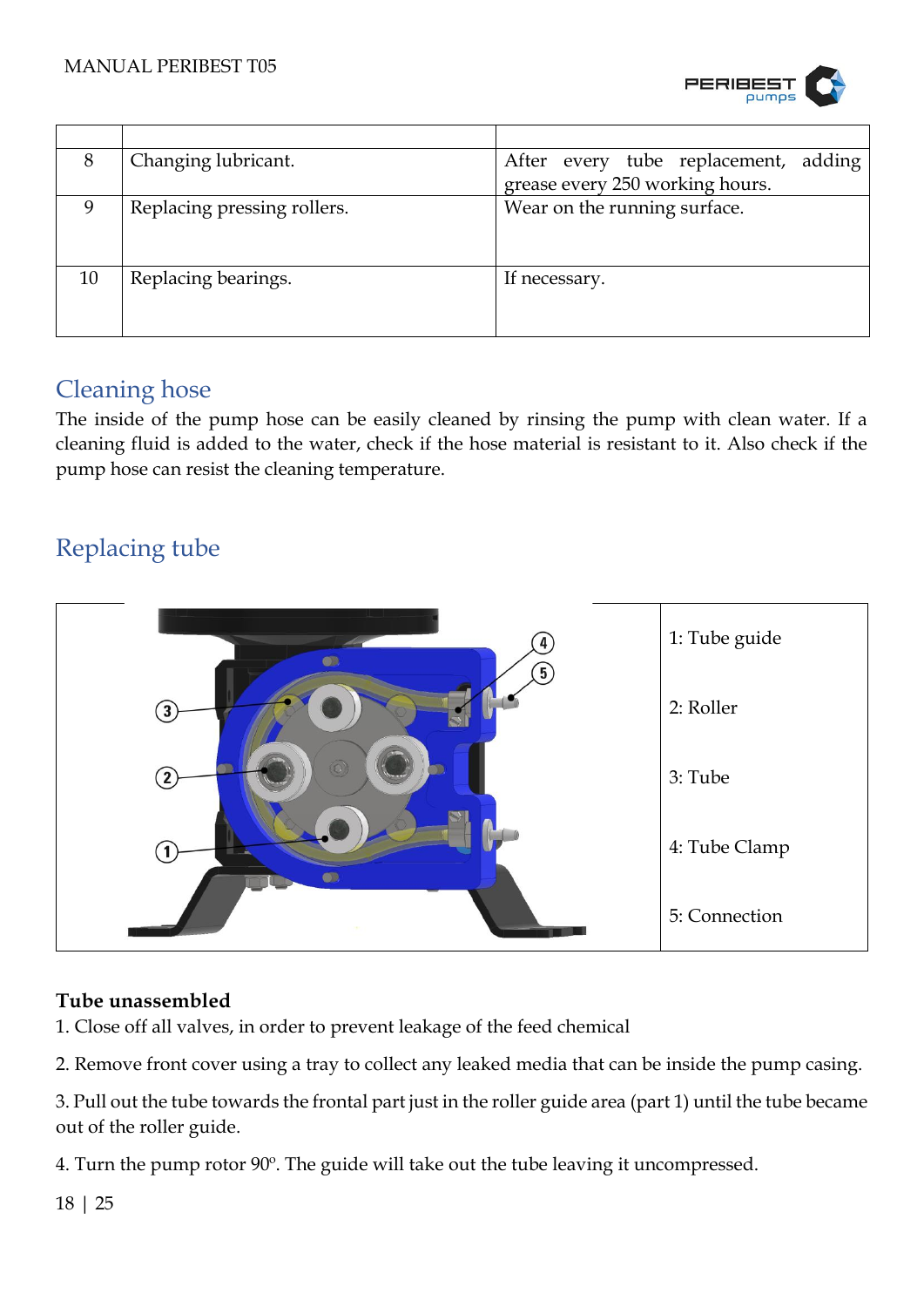

5. Open the tube clamps (Part 4) that fix the tube on the connections. Once it are opened, move them out of the connection area to the centre of the pump casing.

6. Pull out the tube from the connections (a screwdriver can help to pull out the tube). Repeat this operation in both connections.

#### <span id="page-18-0"></span>**Tube assembled**

1. Clean the internal part of the pump casing and leak sensor.

2. Check that rollers are in good condition. Be sure that the surface in contact with the tuve is not damaged.

3. Assembly the clamps on the tube.

4. Connect tube to one of the connections (a little quantity of silicone grease can be used to help the tube to slide into the connection). Fit the clamp on its position around the connection and fix it until the tube is correctly fixed to the connection.

5. Repeat same operation in the other connection.

6. Press the tube into the roller guide (Part 1).

7. Turn the pump 90º, the guide will fit the tube on its position inside the pump casing. The tube will be installed.

8. Add Silicone grease around the rollers, roller guide and tube.

9. Assembly front cover.

10. Open the valves before starting the pump to avoid overpressure.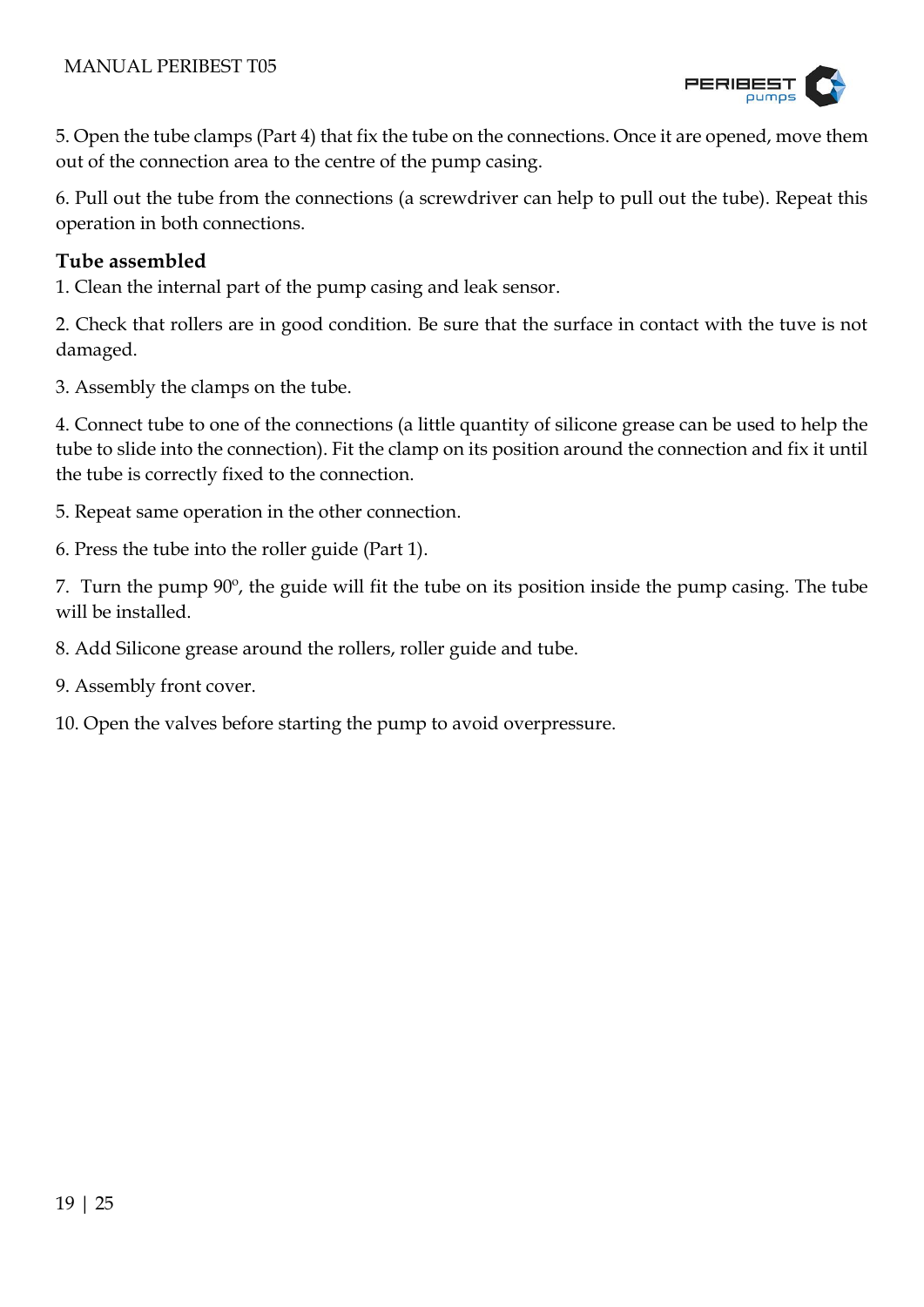

# <span id="page-19-0"></span>Troubleshooting

| Problem                                   | Possible cause                                                                                  | <b>Solution</b>                                                                                                    |  |
|-------------------------------------------|-------------------------------------------------------------------------------------------------|--------------------------------------------------------------------------------------------------------------------|--|
| Increased<br>pump<br>temperature          | Pump tube has no lubricant                                                                      | Lubricate pump tube                                                                                                |  |
|                                           | Increased product temperature                                                                   | Reduce product temperature                                                                                         |  |
|                                           | Insufficient<br>suction<br>or<br>poor<br>conditions                                             | Check suction line for blockages                                                                                   |  |
|                                           | Pump speed too high                                                                             | Reduce pump speed                                                                                                  |  |
|                                           | Valves on discharge and<br><b>or</b><br>completely<br>suction<br>side<br>or<br>partially closed | Open valves                                                                                                        |  |
|                                           | insufficiently<br>Pump hose<br>compressed                                                       | Check rollers and tube                                                                                             |  |
|                                           | Pump hose break (the product<br>leaks out into the housing)                                     | Exchange pump tube                                                                                                 |  |
|                                           | Partial blockage of the suction<br>line                                                         | Clean pipe                                                                                                         |  |
| Reduced<br>flow<br><b>or</b>              | Insufficient product quantity in<br>storage container                                           | Fill storage container or exchange<br>pump                                                                         |  |
| pressure                                  | Insufficient<br>diameter<br>the<br><sub>on</sub><br>suction side                                | Increase the diameter on the suctions<br>side, as far as possible                                                  |  |
|                                           | Suction line too long                                                                           | Shorten the suction line, as far as<br>possible                                                                    |  |
|                                           | High viscosity of medium                                                                        | Reduce viscosity, as far as possible                                                                               |  |
|                                           | Air introduction in the suction<br>connections                                                  | Check connections and accessories for<br>air tightness                                                             |  |
|                                           | High pulsation on suction                                                                       | Tighten connections and accessories<br>Mount antipulsation equipment<br><u>Reconsider application (speed, etc)</u> |  |
|                                           | correctly<br>The<br>pipes<br>not<br>are<br>fastened                                             | Fasten<br>pipes<br>correctly<br>wall<br>(e.g.<br>brackets)                                                         |  |
| Vibrations                                | Pump speed too high                                                                             | Reduce pump speed                                                                                                  |  |
| pumps<br>on<br>and<br>pipelines           | Insufficient nominal diameter of<br>the pipes                                                   | Increase nominal diameter                                                                                          |  |
|                                           | Pump base plate loose                                                                           | Fasten base plate                                                                                                  |  |
|                                           | Pulsation dampers insufficient or<br>missing                                                    | Install pulsation dampers on suction<br>and / or discharge side.                                                   |  |
| Short<br>Chemical exposure<br>operational |                                                                                                 | Check the compatibility of the hose<br>with the liquid being conveyed, the<br>cleaning fluid and the lubricant     |  |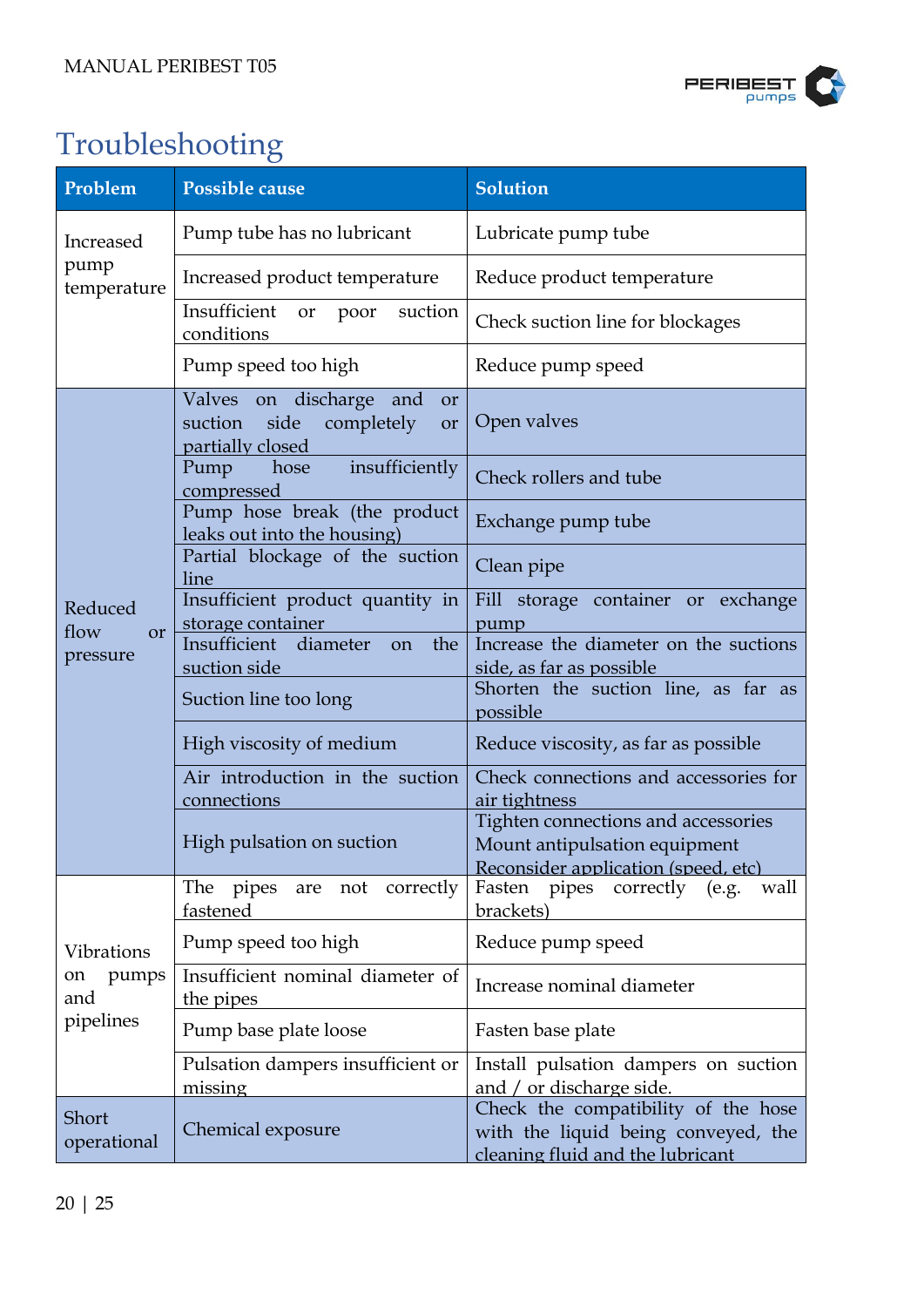

| lifetime<br>$\sigma$<br>the tubes | High pump speed                                       | Reduce pump speed                               |
|-----------------------------------|-------------------------------------------------------|-------------------------------------------------|
|                                   | High conveying temperature                            | Reduce product temperature                      |
|                                   | High operating pressure                               | Reduce operating pressure                       |
|                                   | Pump cavitation                                       | Check the suction conditions                    |
|                                   | Abnormal<br>elevation<br>$\sigma f$<br>temperature    | Check rollers shaft mounting                    |
|                                   | Unsuitable lubricant                                  | Use original lubricant                          |
|                                   | Insufficient level of lubricant                       | Add original lubricant                          |
|                                   | High inlet pressure $($ > 3 bar $)$                   | Reduce inlet pressure                           |
| tube<br>Pump<br>pulled into       | Pump tube filled with solidss                         | Clean or replace the pump hose                  |
| the<br>pump<br>housing            | Clamps insufficiently tightened                       | Re-tighten clamps                               |
|                                   | <b>Insufficient lubricant</b>                         | Add original lubricant                          |
|                                   | Insufficient motor performance                        | Check motor and replace if necessary            |
| The<br>pump<br>does<br>not        | Insufficient<br>from<br>output<br>frequency converter | The frequency converter must match<br>the motor |
| start up                          |                                                       | Check if the suction or discharge side is       |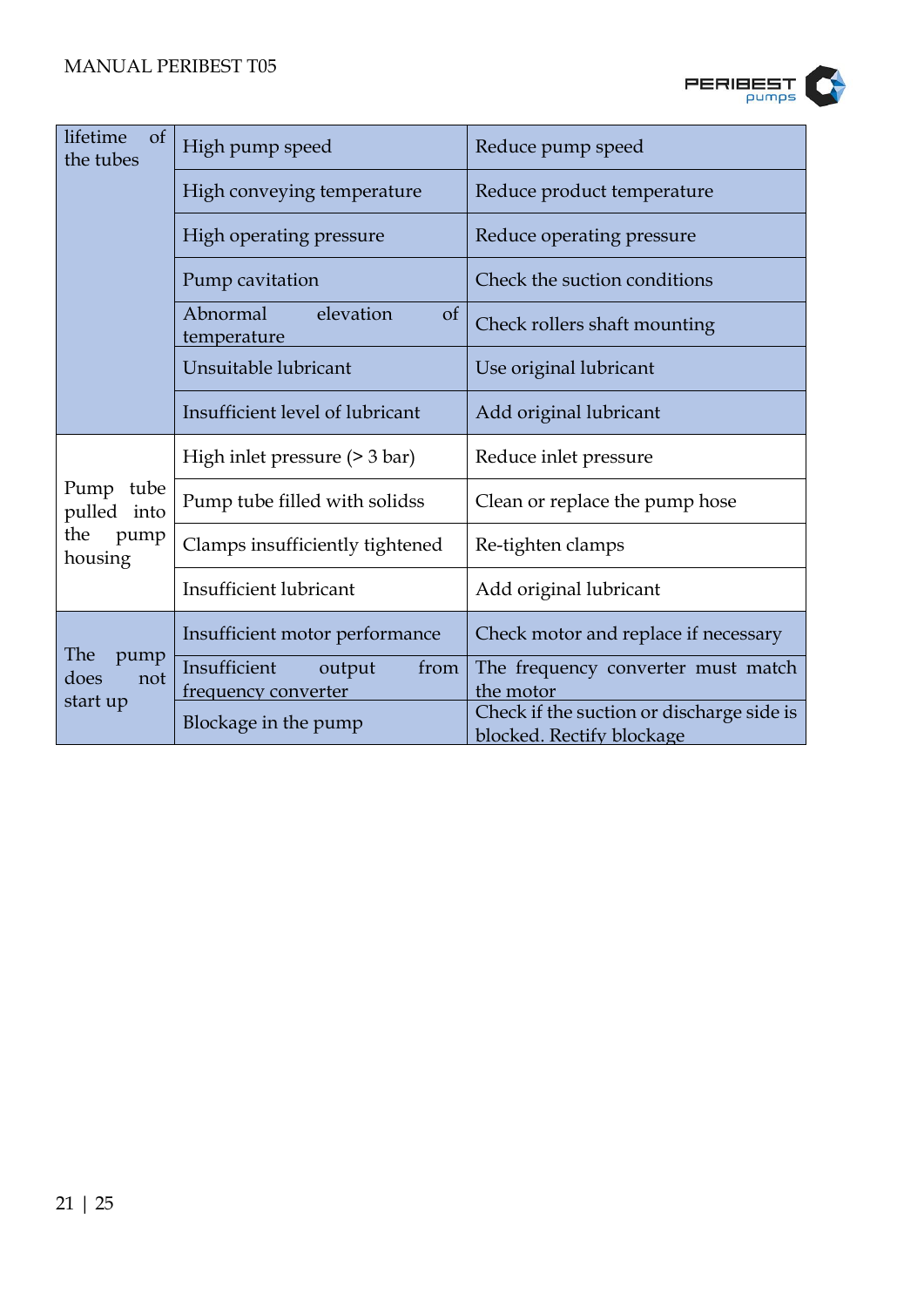

# <span id="page-21-0"></span>Specifications

|                                             | <b>T05</b> |
|---------------------------------------------|------------|
| Max capacity $(l/h)$                        | 25         |
| Capacity per revolution (l/rev)             | 0,0042     |
| Max. working pressure (kPa)                 | 400        |
| Permissible ambient $T^a$ ( ${}^{\circ}C$ ) | $-20a45$   |
| Permissible product $T^a$ (°C)              | $-10a80$   |
| Sound level at $1m$ ( $dB(A)$ )             | < 60       |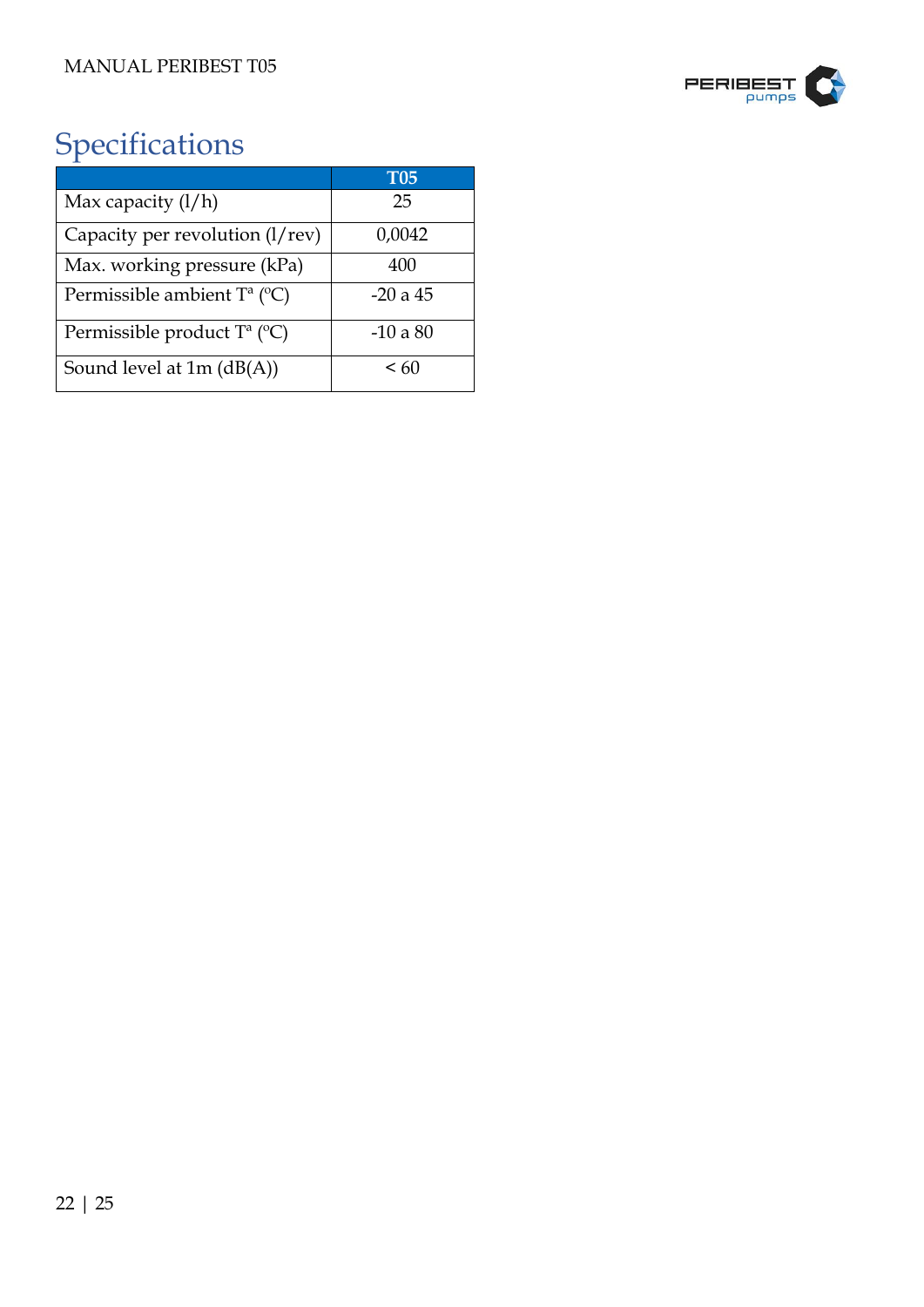

# <span id="page-22-0"></span>Spare parts

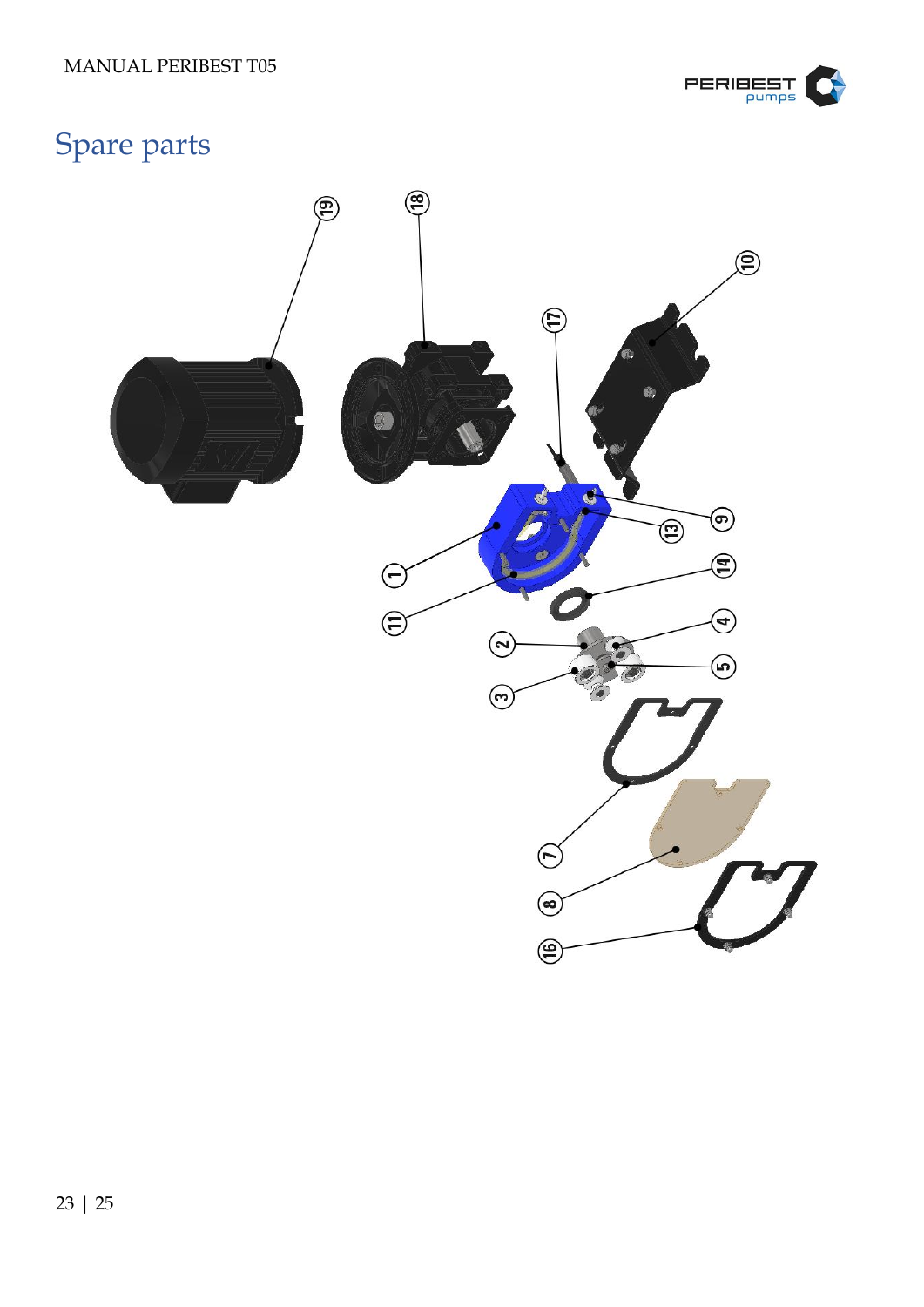

| Item                    | Reference Description                                         | <b>Material</b>  |
|-------------------------|---------------------------------------------------------------|------------------|
| 1                       | T05A010000   Pump casing PeriBest T05                         | Polietileno HD   |
| $\overline{2}$          | T05A020000 Rotor PeriBest T05                                 | AISI-316         |
| $\overline{3}$          | CT0501A0 Complete roller PeriBest T05                         | Nylon (PA6)      |
| $\overline{\mathbf{4}}$ | CT0502A0 Complete roller guide PeriBest T05                   | Nylon (PA6)      |
| 5                       | T05A050000 Rotor washer PeriBest T05                          | AISI-316         |
| $\boldsymbol{6}$        | T05A060000 Gasket rotor washer PeriBest T05                   | <b>EPDM</b>      |
| 7                       | T05A070000 Gasket front cover PeriBest T05                    | <b>EPDM</b>      |
| 8                       | T05A080000 Front cover PeriBest T05                           | Policarbonato UV |
| 9                       | T05A090000 Connections PP barb 5mm PeriBest T05               | Polipropileno    |
|                         | T05A091000 Connections S.S. barb 5mm PeriBest T05             | AISI-316         |
|                         | 10 T05A100000 Base plate painted steel PeriBest T05           | Acero pintado    |
|                         | T05A101000   Base plate S.S. PeriBest T05                     | AISI-304         |
|                         | 11 T05A110000 Tube Industrial Santoprene (2 bar) PeriBest T05 | Santoprene       |
|                         | T05A111000 Tube PVC (4 bar) PeriBest T05                      | PVC modificado   |
|                         | T05A112000 Tube TP (4 bar)PeriBest T05                        | Termoplástico    |
|                         | 12 T05A120000 Roller bearing PeriBest T05                     | AISI-316         |
|                         | 13 T05A130000 Clamp PeriBest T05                              | Acero zincado    |
|                         | 14 T05A140000 Lip seal shaft PeriBest T05                     | <b>FKM</b>       |
|                         | 15 T05A150000 O-Ring connection PeriBest T05                  | <b>EPDM</b>      |
|                         | 16 T05A160000 Front cover reinforce PeriBest T05              | Acero pintado    |
| 17                      | T05A170000 Leak sensor PeriBest T05                           |                  |
| 18                      | Worn gear reducer PeriBest T05                                |                  |
| 19                      | Motor IEC PeriBest T05                                        |                  |
|                         |                                                               |                  |
| 24   25                 |                                                               |                  |